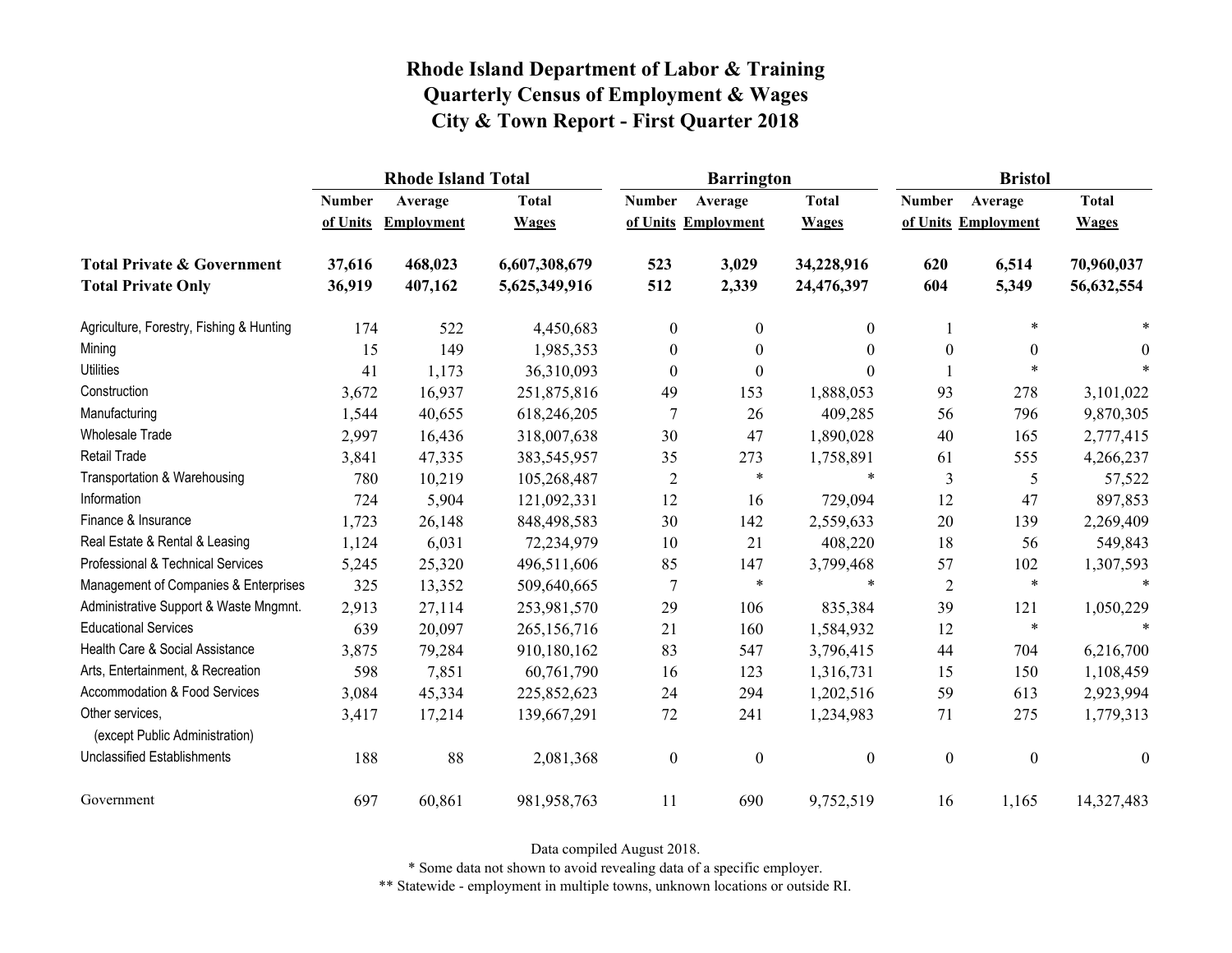|                                                   | <b>Burrillville</b> |                     |              |                  | <b>Central Falls</b> |                  | Charlestown      |                     |              |
|---------------------------------------------------|---------------------|---------------------|--------------|------------------|----------------------|------------------|------------------|---------------------|--------------|
|                                                   | <b>Number</b>       | Average             | <b>Total</b> | <b>Number</b>    | Average              | <b>Total</b>     | <b>Number</b>    | Average             | <b>Total</b> |
|                                                   |                     | of Units Employment | <b>Wages</b> |                  | of Units Employment  | <b>Wages</b>     |                  | of Units Employment | <b>Wages</b> |
| <b>Total Private &amp; Government</b>             | 308                 | 3,179               | 32,379,200   | 286              | 2,932                | 28,441,015       | 239              | 1,398               | 15,541,343   |
| <b>Total Private Only</b>                         | 293                 | 2,560               | 25,591,895   | 277              | 2,280                | 20,350,999       | 224              | 1,201               | 12,825,769   |
| Agriculture, Forestry, Fishing & Hunting          | $\overline{c}$      | *                   | *            |                  | $\ast$               | $\ast$           | $\overline{2}$   | $\ast$              |              |
| Mining                                            | $\theta$            | $\boldsymbol{0}$    | $\Omega$     | $\theta$         | $\boldsymbol{0}$     | $\mathbf{0}$     |                  |                     |              |
| <b>Utilities</b>                                  | 2                   | $\ast$              | $\ast$       | $\Omega$         | $\theta$             | $\Omega$         | $\boldsymbol{0}$ | $\boldsymbol{0}$    | $\theta$     |
| Construction                                      | 74                  | 274                 | 3,574,803    | 39               | 129                  | 1,296,946        | 50               | 146                 | 1,841,368    |
| Manufacturing                                     | 13                  | 660                 | 8,236,103    | 27               | 547                  | 5,394,285        | $\overline{2}$   | $\ast$              |              |
| <b>Wholesale Trade</b>                            | 21                  | 65                  | 1,304,290    | 3                | 23                   | 372,122          | 9                | 18                  | 418,772      |
| Retail Trade                                      | 18                  | 148                 | 970,460      | 49               | 252                  | 2,193,420        | 23               | 120                 | 1,033,978    |
| Transportation & Warehousing                      | 3                   | 52                  | 436,166      | 13               | 29                   | 145,785          | 1                | $\ast$              |              |
| Information                                       | 5                   | 28                  | 169,983      |                  | $\ast$               | $\ast$           | 5                | 19                  | 107,353      |
| Finance & Insurance                               | 5                   | 9                   | 176,154      | 5                | 27                   | 239,249          | 9                | 55                  | 1,177,679    |
| Real Estate & Rental & Leasing                    | 5                   |                     | 80,091       | 8                | 22                   | 162,856          | 10               | 34                  | 566,224      |
| Professional & Technical Services                 | 31                  | 59                  | 881,150      | 12               | 28                   | 196,680          | 22               | 40                  | 1,110,647    |
| Management of Companies & Enterprises             | $\boldsymbol{0}$    | $\boldsymbol{0}$    | $\mathbf{0}$ | $\boldsymbol{0}$ | $\boldsymbol{0}$     | $\boldsymbol{0}$ | -1               | $\ast$              |              |
| Administrative Support & Waste Mngmnt.            | 19                  | 56                  | 567,976      | 18               | 224                  | 2,852,719        | 19               | 38                  | 355,901      |
| <b>Educational Services</b>                       | 4                   | 12                  | 35,917       | 3                | 227                  | 2,603,807        | 3                | 5                   | 38,772       |
| Health Care & Social Assistance                   | 27                  | 546                 | 5,026,147    | 36               | 377                  | 2,913,602        | 19               | 168                 | 1,707,053    |
| Arts, Entertainment, & Recreation                 | 6                   | 19                  | 123,725      | $\boldsymbol{0}$ | $\boldsymbol{0}$     | $\boldsymbol{0}$ | 3                | 20                  | 256,884      |
| Accommodation & Food Services                     | 27                  | 466                 | 1,792,038    | 36               | 287                  | 1,268,470        | 21               | 201                 | 829,372      |
| Other services,<br>(except Public Administration) | 29                  | 98                  | 812,306      | 26               | 96                   | 630,946          | 24               | 43                  | 263,970      |
| <b>Unclassified Establishments</b>                | $\overline{2}$      | $\ast$              | $\ast$       | $\boldsymbol{0}$ | $\mathbf{0}$         | $\boldsymbol{0}$ | $\boldsymbol{0}$ | $\boldsymbol{0}$    | $\mathbf{0}$ |
| Government                                        | 15                  | 619                 | 6,787,305    | 9                | 652                  | 8,090,016        | 15               | 197                 | 2,715,574    |

Data compiled August 2018.

\* Some data not shown to avoid revealing data of a specific employer.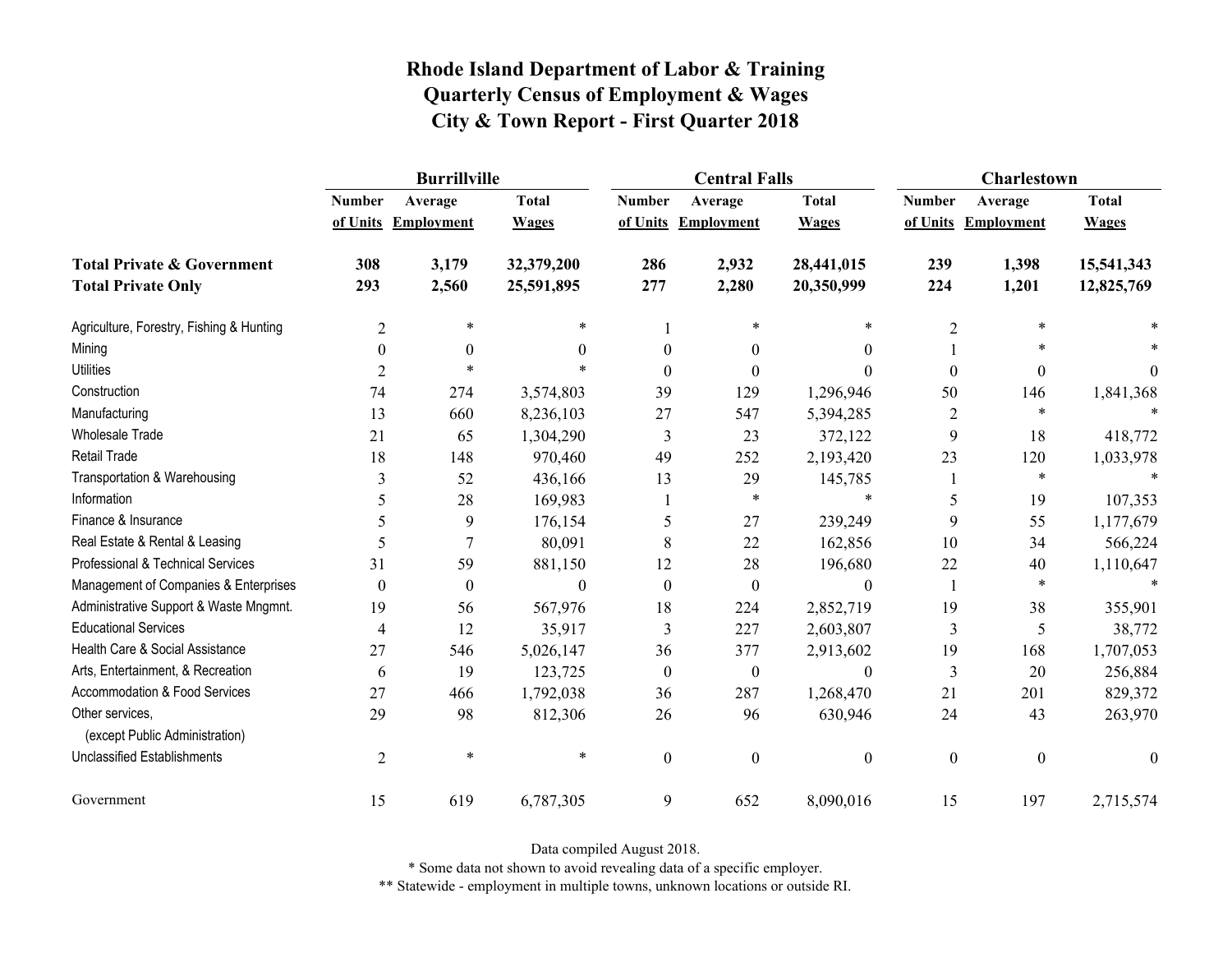|                                                   | Coventry         |                     |                  |                  | <b>Cranston</b>     |                  | <b>Cumberland</b> |                     |                  |
|---------------------------------------------------|------------------|---------------------|------------------|------------------|---------------------|------------------|-------------------|---------------------|------------------|
|                                                   | <b>Number</b>    | Average             | <b>Total</b>     | <b>Number</b>    | Average             | <b>Total</b>     | <b>Number</b>     | Average             | <b>Total</b>     |
|                                                   |                  | of Units Employment | <b>Wages</b>     |                  | of Units Employment | <b>Wages</b>     |                   | of Units Employment | <b>Wages</b>     |
| <b>Total Private &amp; Government</b>             | 701              | 7,692               | 77,039,363       | 2,572            | 37,389              | 476,979,237      | 929               | 11,435              | 159,192,606      |
| <b>Total Private Only</b>                         | 685              | 6,439               | 62,781,070       | 2,538            | 30,812              | 362,703,813      | 915               | 10,286              | 144,863,872      |
| Agriculture, Forestry, Fishing & Hunting          | $\overline{c}$   | $\ast$              | $\ast$           | 12               | 21                  | 141,618          |                   | $\ast$              |                  |
| Mining                                            | $\theta$         | $\boldsymbol{0}$    | $\theta$         | $\overline{2}$   | $\ast$              | *                |                   | *                   |                  |
| <b>Utilities</b>                                  |                  | $\ast$              | $\ast$           | $\boldsymbol{0}$ | $\boldsymbol{0}$    | $\boldsymbol{0}$ | $\overline{2}$    | $\ast$              |                  |
| Construction                                      | 121              | 414                 | 4,313,176        | 226              | 1,061               | 14,977,993       | 112               | 568                 | 11,682,482       |
| Manufacturing                                     | 33               | 511                 | 11,230,843       | 148              | 3,593               | 47,857,955       | 30                | 1,725               | 21,525,475       |
| <b>Wholesale Trade</b>                            | 31               | 265                 | 6,435,990        | 167              | 1,660               | 27,607,599       | 63                | 545                 | 9,005,304        |
| <b>Retail Trade</b>                               | 88               | 1,682               | 12,943,595       | 308              | 5,072               | 41,008,901       | 85                | 954                 | 9,519,870        |
| Transportation & Warehousing                      | 9                | 149                 | 863,300          | 60               | 570                 | 6,592,630        | 22                | 716                 | 6,489,409        |
| Information                                       | 9                | 28                  | 525,081          | 40               | 304                 | 5,918,922        | 15                | 122                 | 1,561,420        |
| Finance & Insurance                               | 25               | 95                  | 1,308,730        | 144              | 2,842               | 75,465,434       | 46                | 164                 | 2,736,349        |
| Real Estate & Rental & Leasing                    | 16               | 57                  | 524,009          | 74               | 332                 | 5,748,053        | 35                | 115                 | 1,385,163        |
| Professional & Technical Services                 | 52               | 284                 | 4,338,185        | 304              | 2,211               | 40,122,687       | 144               | 321                 | 6,958,067        |
| Management of Companies & Enterprises             | 6                | 61                  | 822,708          | 15               | 474                 | 7,370,774        | 12                | 1,187               | 35,791,299       |
| Administrative Support & Waste Mngmnt.            | 61               | 278                 | 2,100,664        | 191              | 3,051               | 23,316,372       | 64                | 1,025               | 13,279,737       |
| <b>Educational Services</b>                       | 12               | 102                 | 638,068          | 32               | 254                 | 1,530,249        | 21                | 302                 | 3,013,829        |
| Health Care & Social Assistance                   | 72               | 1,304               | 10,980,952       | 325              | 4,180               | 35,150,920       | 100               | 869                 | 7,895,737        |
| Arts, Entertainment, & Recreation                 | 8                | 18                  | 82,063           | 35               | 272                 | 1,392,994        | 10                | 70                  | 312,177          |
| <b>Accommodation &amp; Food Services</b>          | 53               | 875                 | 3,571,000        | 199              | 3,310               | 15,267,864       | 61                | 790                 | 3,659,591        |
| Other services,<br>(except Public Administration) | 86               | 307                 | 2,065,497        | 254              | 1,586               | 12,936,926       | 91                | 602                 | 5,343,573        |
| <b>Unclassified Establishments</b>                | $\boldsymbol{0}$ | $\boldsymbol{0}$    | $\boldsymbol{0}$ | $\overline{2}$   | $\ast$              | $\ast$           | $\boldsymbol{0}$  | $\boldsymbol{0}$    | $\boldsymbol{0}$ |
| Government                                        | 16               | 1,253               | 14,258,293       | 34               | 6,577               | 114,275,424      | 14                | 1,149               | 14,328,734       |

Data compiled August 2018.

\* Some data not shown to avoid revealing data of a specific employer.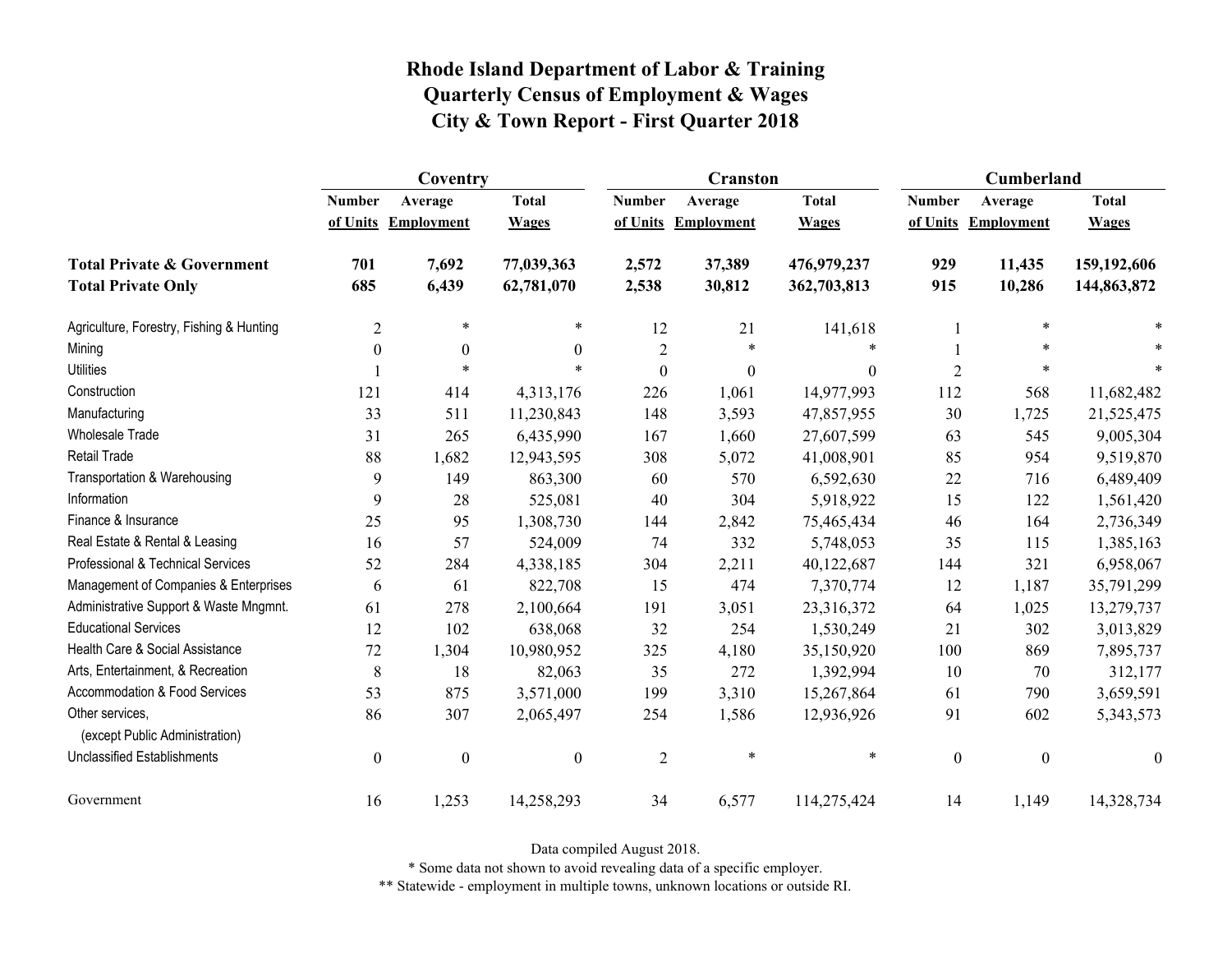|                                                   | <b>East Greenwich</b> |                     |                  |                  | <b>East Providence</b> |              | <b>Exeter</b>    |                     |              |
|---------------------------------------------------|-----------------------|---------------------|------------------|------------------|------------------------|--------------|------------------|---------------------|--------------|
|                                                   | <b>Number</b>         | Average             | <b>Total</b>     | <b>Number</b>    | Average                | <b>Total</b> | <b>Number</b>    | Average             | <b>Total</b> |
|                                                   |                       | of Units Employment | <b>Wages</b>     |                  | of Units Employment    | <b>Wages</b> |                  | of Units Employment | <b>Wages</b> |
| <b>Total Private &amp; Government</b>             | 824                   | 8,131               | 98,329,240       | 1,486            | 21,915                 | 260,991,901  | 189              | 1,555               | 15,701,578   |
| <b>Total Private Only</b>                         | 809                   | 7,444               | 87,552,256       | 1,469            | 20,279                 | 237,000,970  | 184              | 1,460               | 14,778,607   |
| Agriculture, Forestry, Fishing & Hunting          | $\overline{2}$        | $\ast$              |                  | $\mathbf{0}$     | $\boldsymbol{0}$       | 0            | 6                | 13                  | 140,563      |
| Mining                                            | $\boldsymbol{0}$      | $\theta$            | $\Omega$         | $\boldsymbol{0}$ | $\boldsymbol{0}$       | $\theta$     | $\boldsymbol{0}$ | $\theta$            | $\Omega$     |
| <b>Utilities</b>                                  | 2                     | $\ast$              |                  | $\theta$         | $\theta$               | 0            | $\boldsymbol{0}$ | $\theta$            | $\theta$     |
| Construction                                      | 45                    | 186                 | 2,590,050        | 175              | 761                    | 11,227,010   | 38               | 96                  | 1,057,741    |
| Manufacturing                                     | 18                    | 267                 | 5,137,274        | 90               | 2,304                  | 30,359,098   | 8                | 42                  | 541,501      |
| <b>Wholesale Trade</b>                            | 45                    | 170                 | 5,139,272        | 83               | 1,131                  | 16,673,853   | 11               | 34                  | 455,282      |
| <b>Retail Trade</b>                               | 62                    | 925                 | 7,742,035        | 135              | 1,835                  | 16,226,072   | 13               | 88                  | 778,478      |
| Transportation & Warehousing                      | 6                     | 81                  | 454,657          | 28               | 357                    | 2,333,252    | 5                | $\ast$              |              |
| Information                                       | 17                    | 56                  | 2,054,587        | 14               | 332                    | 5,899,370    | 3                | *                   |              |
| Finance & Insurance                               | 57                    | 338                 | 7,534,125        | 107              | 2,847                  | 48,051,783   | 5                | 6                   | 68,661       |
| Real Estate & Rental & Leasing                    | 32                    | 45                  | 551,002          | 45               | $\ast$                 | $\ast$       | 8                | 12                  | 390,670      |
| Professional & Technical Services                 | 168                   | 757                 | 14,993,606       | 212              | 1,196                  | 18,373,439   | 19               | $\ast$              |              |
| Management of Companies & Enterprises             | 9                     | 212                 | 5,538,235        | 12               | 272                    | 9,292,784    |                  | $\ast$              |              |
| Administrative Support & Waste Mngmnt.            | 47                    | 213                 | 2,040,367        | 110              | 1,086                  | 8,918,666    | 22               | 113                 | 1,488,452    |
| <b>Educational Services</b>                       | 13                    | 730                 | 8,484,873        | 25               | 424                    | 4,134,292    | $\overline{2}$   | $\ast$              |              |
| Health Care & Social Assistance                   | 127                   | 1,657               | 15,733,763       | 167              | 4,731                  | 48,246,952   | 11               | 209                 | 1,678,906    |
| Arts, Entertainment, & Recreation                 | 10                    | 73                  | 392,019          | 29               | 566                    | 2,645,211    | 6                | $\ast$              |              |
| <b>Accommodation &amp; Food Services</b>          | 75                    | 1,421               | 6,793,283        | 110              | 1,585                  | 6,991,407    | 14               | 180                 | 843,175      |
| Other services,<br>(except Public Administration) | 74                    | 294                 | 2,071,748        | 126              | 649                    | 5,065,002    | 12               | 40                  | 377,965      |
| <b>Unclassified Establishments</b>                | $\boldsymbol{0}$      | $\boldsymbol{0}$    | $\boldsymbol{0}$ |                  | $\ast$                 | $\ast$       | $\boldsymbol{0}$ | $\boldsymbol{0}$    | $\theta$     |
| Government                                        | 15                    | 687                 | 10,776,984       | 17               | 1,636                  | 23,990,931   | 5                | 95                  | 922,971      |

Data compiled August 2018.

\* Some data not shown to avoid revealing data of a specific employer.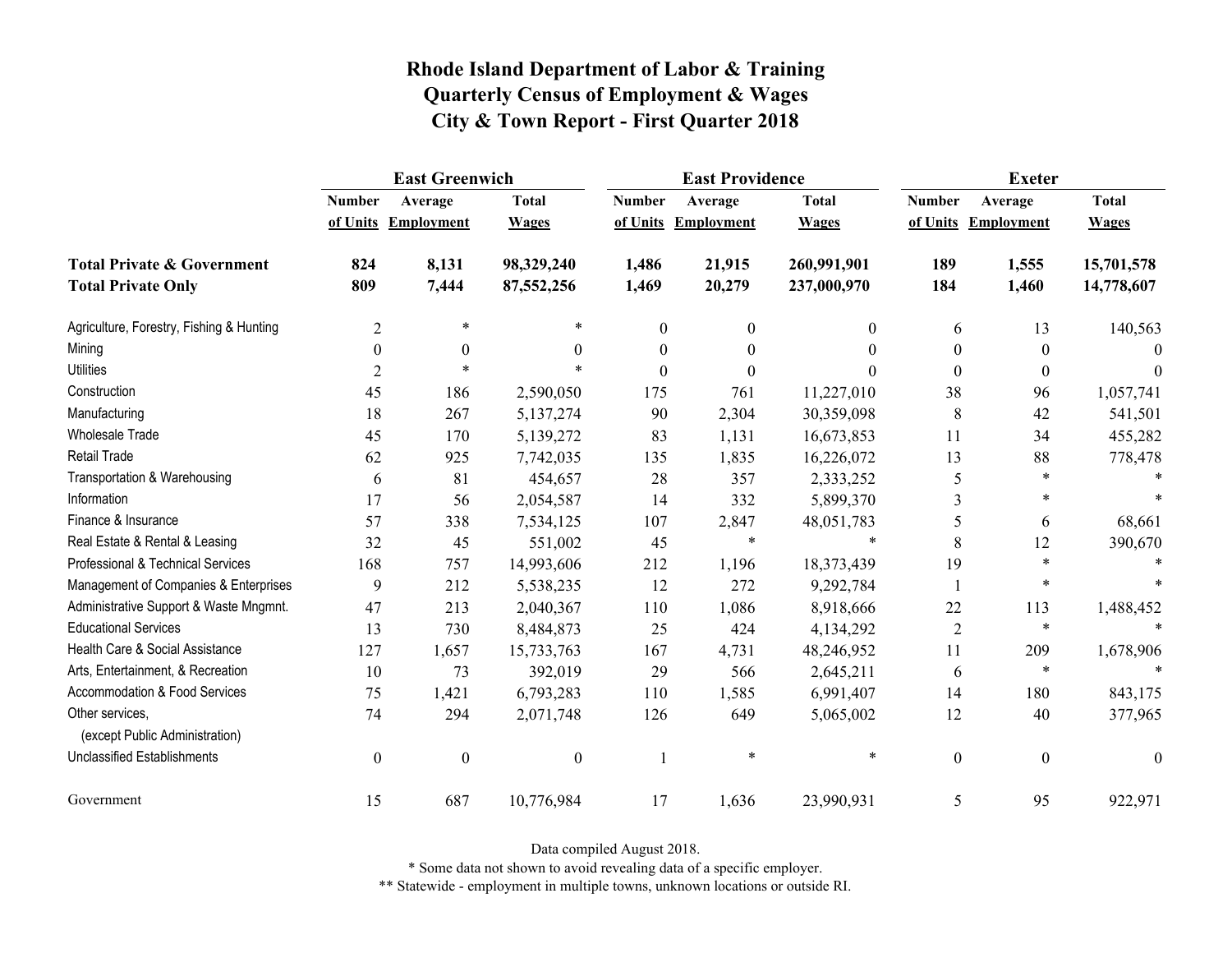|                                                   | Foster         |                     |              |                          | Glocester                |                  | Hopkinton        |                     |              |
|---------------------------------------------------|----------------|---------------------|--------------|--------------------------|--------------------------|------------------|------------------|---------------------|--------------|
|                                                   | <b>Number</b>  | Average             | <b>Total</b> | <b>Number</b>            | Average                  | <b>Total</b>     | <b>Number</b>    | Average             | <b>Total</b> |
|                                                   |                | of Units Employment | <b>Wages</b> |                          | of Units Employment      | <b>Wages</b>     |                  | of Units Employment | <b>Wages</b> |
| <b>Total Private &amp; Government</b>             | 100            | 398                 | 3,733,527    | 208                      | 1,484                    | 15,024,572       | 208              | 1,151               | 11,588,621   |
| <b>Total Private Only</b>                         | 94             | 287                 | 2,478,155    | 191                      | 989                      | 8,465,310        | 196              | 1,029               | 10,363,684   |
| Agriculture, Forestry, Fishing & Hunting          | $\overline{2}$ | $\ast$              | *            | $\overline{2}$           | 米                        | *                | 5                | 5                   | 25,008       |
| Mining                                            | 0              | $\theta$            | 0            | $\theta$                 | $\theta$                 | $\theta$         |                  |                     |              |
| <b>Utilities</b>                                  | $\theta$       | $\mathbf{0}$        | $\Omega$     | $\Omega$                 | $\Omega$                 | $\theta$         | $\theta$         | $\boldsymbol{0}$    |              |
| Construction                                      | 21             | 37                  | 353,647      | 56                       | 119                      | 1,223,893        | 58               | 171                 | 2,078,358    |
| Manufacturing                                     | $\overline{2}$ | $\ast$              | $\ast$       | $\overline{2}$           | $\ast$                   | $\ast$           | 18               | 346                 | 3,937,931    |
| <b>Wholesale Trade</b>                            | 5              | 8                   | 165,056      | 5                        | $\overline{\mathcal{A}}$ | 75,437           | 8                | 20                  | 526,042      |
| Retail Trade                                      | 9              | 34                  | 167,533      | 19                       | 185                      | 1,099,975        | 19               | 111                 | 803,386      |
| Transportation & Warehousing                      | 4              | $\ast$              | $\ast$       | 6                        | 65                       | 688,060          | $\boldsymbol{0}$ | $\boldsymbol{0}$    | $\theta$     |
| Information                                       | 3              | 19                  | 434,663      | 4                        | 21                       | 99,626           | 3                | 13                  | 45,155       |
| Finance & Insurance                               |                | $\ast$              | $^{\ast}$    | 8                        | 22                       | 271,615          | 5                | 7                   | 110,810      |
| Real Estate & Rental & Leasing                    |                | *                   | $\ast$       | $\overline{\mathcal{A}}$ | 5                        | 48,042           | 2                | $\ast$              |              |
| Professional & Technical Services                 | 12             | 18                  | 162,555      | 16                       | 81                       | 1,493,803        | 13               | 27                  | 464,478      |
| Management of Companies & Enterprises             | $\overline{2}$ | $\ast$              | $\ast$       | $\Omega$                 | $\theta$                 | $\boldsymbol{0}$ | $\mathbf{1}$     | $\ast$              |              |
| Administrative Support & Waste Mngmnt.            | 11             | 6                   | 55,622       | 13                       | 46                       | 331,594          | 17               | 17                  | 183,718      |
| <b>Educational Services</b>                       | 0              | $\boldsymbol{0}$    | 0            | $\overline{2}$           | $\ast$                   | $\ast$           |                  | $\ast$              |              |
| Health Care & Social Assistance                   |                | 45                  | 425,790      | 19                       | 224                      | 1,764,098        | 20               | 178                 | 1,424,537    |
| Arts, Entertainment, & Recreation                 | $\overline{2}$ | $\ast$              | $\ast$       | $\overline{3}$           | 5                        | 60,592           | 4                | 21                  | 75,713       |
| Accommodation & Food Services                     | 6              | 30                  | 106,263      | 18                       | 148                      | 573,075          | 9                | 67                  | 306,900      |
| Other services,<br>(except Public Administration) | 5              | 11                  | 29,058       | 14                       | 35                       | 375,005          | 12               | 29                  | 181,466      |
| <b>Unclassified Establishments</b>                |                | $\ast$              | $\ast$       | $\mathbf{0}$             | $\boldsymbol{0}$         | $\boldsymbol{0}$ | $\boldsymbol{0}$ | $\boldsymbol{0}$    | $\theta$     |
| Government                                        | 6              | 111                 | 1,255,372    | 17                       | 495                      | 6,559,262        | 12               | 122                 | 1,224,937    |

Data compiled August 2018.

\* Some data not shown to avoid revealing data of a specific employer.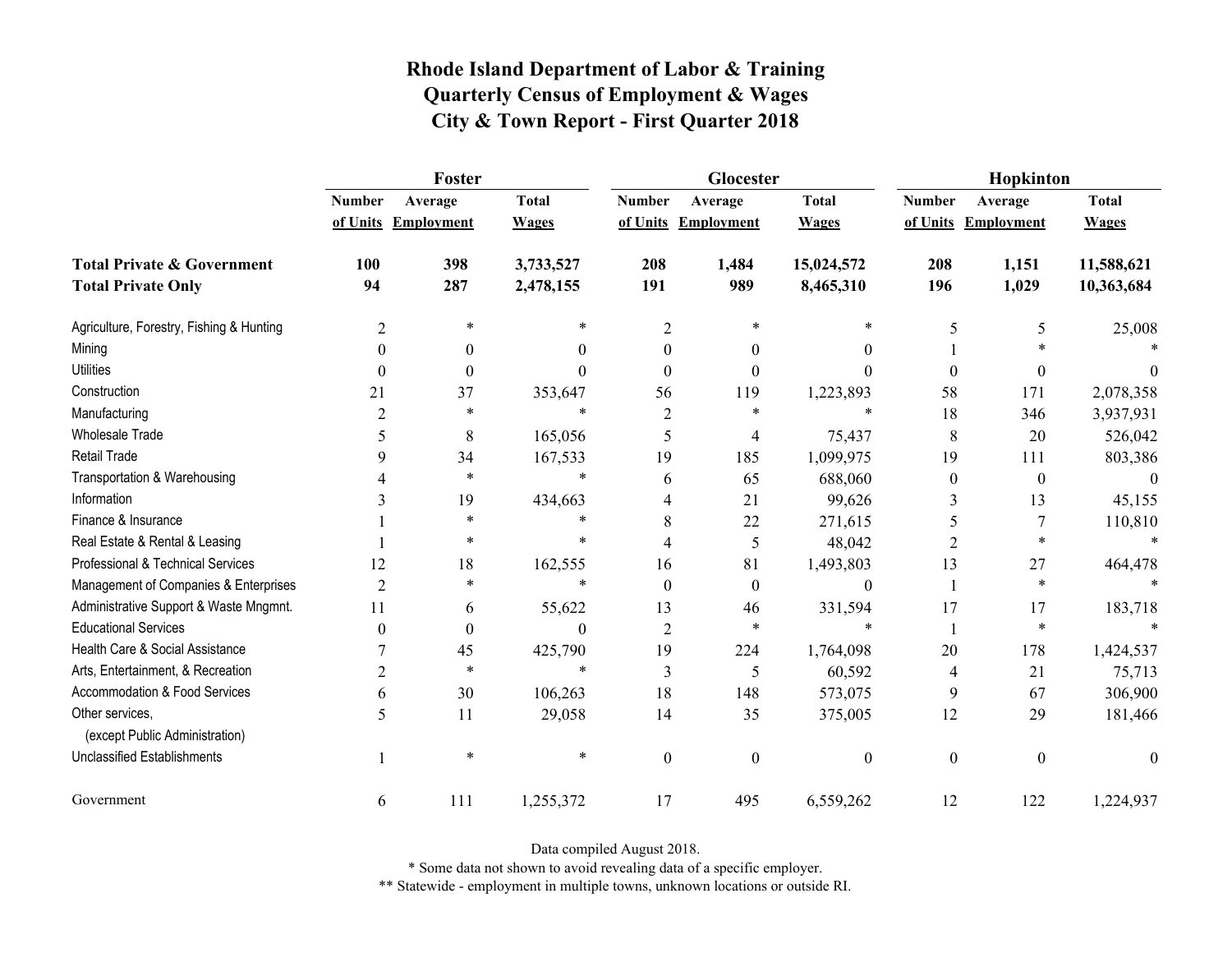|                                                   | <b>Jamestown</b> |                     |                  |                  | <b>Johnston</b>   |                  | Lincoln          |                     |              |
|---------------------------------------------------|------------------|---------------------|------------------|------------------|-------------------|------------------|------------------|---------------------|--------------|
|                                                   | <b>Number</b>    | Average             | <b>Total</b>     | <b>Number</b>    | Average           | <b>Total</b>     | <b>Number</b>    | Average             | <b>Total</b> |
|                                                   |                  | of Units Employment | <b>Wages</b>     | of Units         | <b>Employment</b> | <b>Wages</b>     |                  | of Units Employment | <b>Wages</b> |
| <b>Total Private &amp; Government</b>             | 224              | 1,086               | 12,295,429       | 1,101            | 13,106            | 189,694,630      | 776              | 15,320              | 228,274,846  |
| <b>Total Private Only</b>                         | 209              | 760                 | 8,320,451        | 1,088            | 11,967            | 173,511,890      | 755              | 14,300              | 211,328,271  |
| Agriculture, Forestry, Fishing & Hunting          | 3                | 9                   | 34,560           | 7                | 35                | 167,831          | $\overline{2}$   | $\ast$              |              |
| Mining                                            | $\theta$         | $\mathbf{0}$        | $\boldsymbol{0}$ |                  | $\ast$            | $\ast$           | $\boldsymbol{0}$ | $\mathbf{0}$        | 0            |
| <b>Utilities</b>                                  | $\theta$         | $\theta$            | $\boldsymbol{0}$ | 3                | $\ast$            | *                | 3                | $\ast$              |              |
| Construction                                      | 23               | 45                  | 488,529          | 168              | 757               | 10,738,775       | 96               | 857                 | 12,551,667   |
| Manufacturing                                     | $\overline{3}$   | 9                   | 67,859           | 69               | 855               | 8,179,906        | 41               | 1,958               | 26,793,861   |
| <b>Wholesale Trade</b>                            | 17               | 47                  | 1,452,488        | 44               | 288               | 4,222,259        | 60               | 494                 | 8,007,584    |
| Retail Trade                                      | 12               | 87                  | 510,691          | 140              | 1,606             | 12,661,279       | 55               | 932                 | 11,578,082   |
| Transportation & Warehousing                      | 5                | $\overline{4}$      | 40,479           | 35               | 448               | 4,576,978        | 18               | 435                 | 4,468,184    |
| Information                                       | 5                | 11                  | 143,396          | 9                | 341               | 19,620,636       | 11               | 196                 | 1,978,618    |
| Finance & Insurance                               | 8                | 11                  | 218,841          | 26               | 1,466             | 57,984,060       | 31               | 2,598               | 66,880,692   |
| Real Estate & Rental & Leasing                    | 8                | 25                  | 225,386          | 41               | 316               | 4,249,815        | 21               | 41                  | 509,530      |
| Professional & Technical Services                 | 50               | 133                 | 2,433,187        | 82               | 219               | 2,493,550        | 118              | 709                 | 14,588,252   |
| Management of Companies & Enterprises             |                  | $\ast$              | $\ast$           | 6                | 60                | 978,346          | 9                | 518                 | 13,467,822   |
| Administrative Support & Waste Mngmnt.            | 14               | 35                  | 400,961          | 118              | 1,447             | 14,082,141       | 64               | 755                 | 5,365,238    |
| <b>Educational Services</b>                       | $\theta$         | $\theta$            | $\theta$         | 9                | 80                | 395,022          | 14               | 188                 | 3,338,589    |
| Health Care & Social Assistance                   | 14               | 88                  | 617,715          | 134              | 2,124             | 21,170,887       | 86               | 1,253               | 11,176,907   |
| Arts, Entertainment, & Recreation                 | 9                | 62                  | 512,906          | $\overline{7}$   | 40                | 264,662          | 13               | $\ast$              | $\ast$       |
| <b>Accommodation &amp; Food Services</b>          | 14               | 122                 | 542,557          | 92               | 1,319             | 5,533,231        | 48               | 836                 | 4,001,203    |
| Other services,<br>(except Public Administration) | 23               | 71                  | 630,896          | 97               | 513               | 3,831,001        | 64               | 341                 | 2,649,803    |
| <b>Unclassified Establishments</b>                | $\boldsymbol{0}$ | $\boldsymbol{0}$    | $\boldsymbol{0}$ | $\boldsymbol{0}$ | $\boldsymbol{0}$  | $\boldsymbol{0}$ |                  | $\ast$              |              |
| Government                                        | 15               | 326                 | 3,974,978        | 13               | 1,139             | 16,182,740       | 21               | 1,020               | 16,946,575   |

Data compiled August 2018.

\* Some data not shown to avoid revealing data of a specific employer.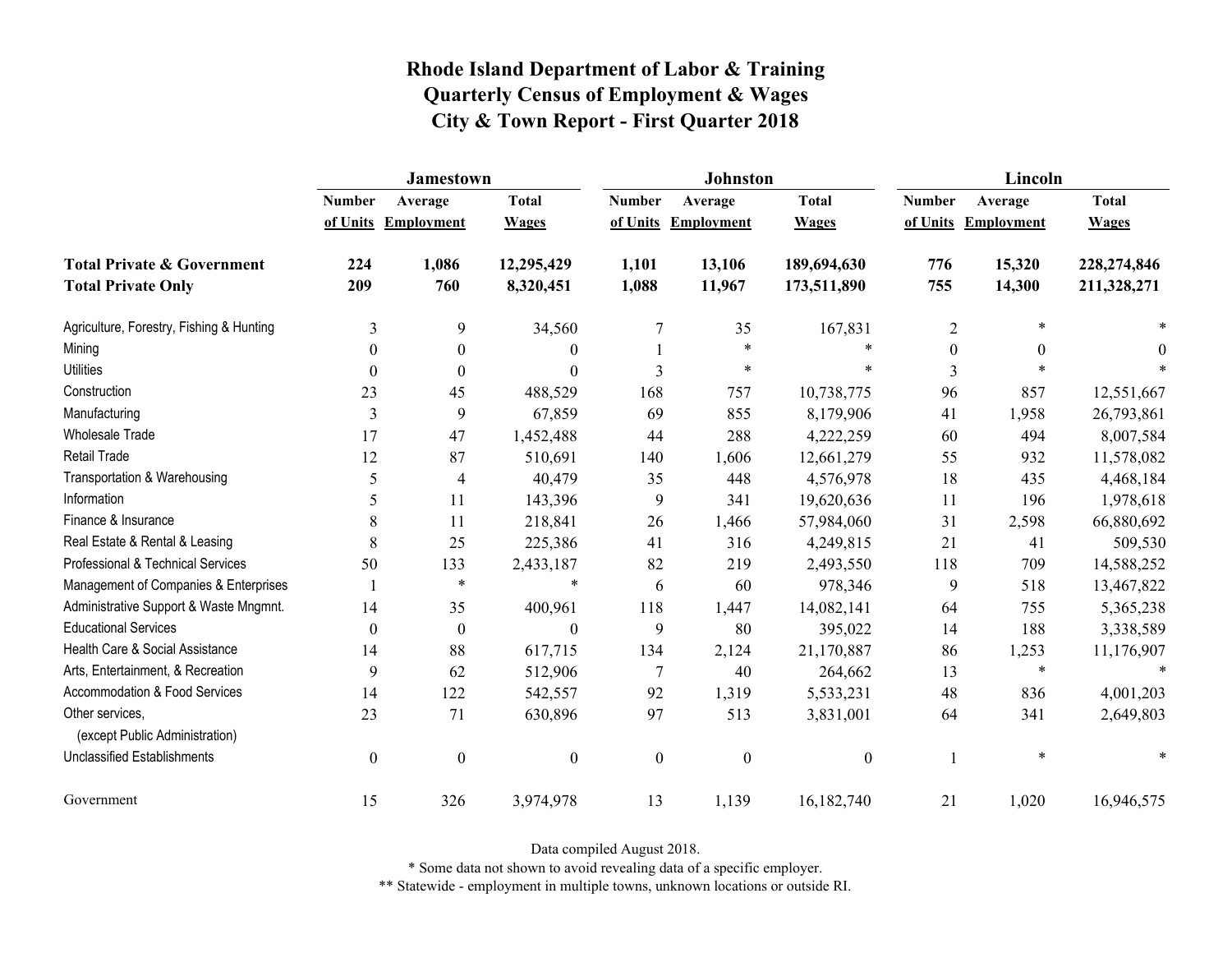|                                                   | <b>Little Compton</b> |                   |              |               | <b>Middletown</b>   |              | Narragansett     |                     |              |
|---------------------------------------------------|-----------------------|-------------------|--------------|---------------|---------------------|--------------|------------------|---------------------|--------------|
|                                                   | <b>Number</b>         | Average           | <b>Total</b> | <b>Number</b> | Average             | <b>Total</b> | <b>Number</b>    | Average             | <b>Total</b> |
|                                                   | of Units              | <b>Employment</b> | <b>Wages</b> |               | of Units Employment | <b>Wages</b> |                  | of Units Employment | <b>Wages</b> |
| <b>Total Private &amp; Government</b>             | 146                   | 625               | 6,246,239    | 725           | 10,859              | 139,713,707  | 490              | 4,135               | 42,650,958   |
| <b>Total Private Only</b>                         | 140                   | 498               | 4,899,406    | 713           | 10,227              | 129,994,228  | 472              | 3,200               | 28,216,204   |
| Agriculture, Forestry, Fishing & Hunting          | 9                     | 17                | 80,663       | 5             | 57                  | 287,745      | 8                | 20                  | 219,963      |
| Mining                                            | $\boldsymbol{0}$      | $\boldsymbol{0}$  | $\Omega$     |               | $\ast$              |              | $\boldsymbol{0}$ | $\theta$            | $\Omega$     |
| <b>Utilities</b>                                  | $\theta$              | $\theta$          | $\Omega$     |               | $\ast$              |              | $\boldsymbol{0}$ | $\theta$            | $\theta$     |
| Construction                                      | 27                    | 126               | 1,304,445    | 70            | 447                 | 6,054,960    | 47               | 140                 | 1,405,917    |
| Manufacturing                                     | $\overline{2}$        | $\ast$            | $\ast$       | 13            | 408                 | 10,547,316   | 12               | 311                 | 4,593,069    |
| Wholesale Trade                                   | 5                     | 9                 | 229,219      | 20            | 113                 | 1,306,826    | 25               | 75                  | 894,609      |
| Retail Trade                                      |                       | 25                | 148,698      | 90            | 1,450               | 11,901,330   | 49               | 597                 | 3,878,206    |
| Transportation & Warehousing                      | $\overline{2}$        | $\ast$            | $\ast$       | 12            | 175                 | 3,780,992    | $\boldsymbol{9}$ | 75                  | 641,334      |
| Information                                       | $\theta$              | $\mathbf{0}$      | $\theta$     | 14            | 116                 | 2,703,881    | 10               | 14                  | 552,239      |
| Finance & Insurance                               | $\overline{2}$        | $\ast$            |              | 35            | 669                 | 12,488,693   | 21               | 63                  | 1,683,598    |
| Real Estate & Rental & Leasing                    | $\overline{2}$        | $\ast$            | *            | 31            | 97                  | 1,066,290    | 24               | 122                 | 1,247,341    |
| Professional & Technical Services                 | 17                    | 26                | 366,158      | 108           | 2,534               | 44,200,041   | 62               | 107                 | 2,212,970    |
| Management of Companies & Enterprises             |                       | $\ast$            | $\ast$       | 9             | 327                 | 7,872,143    | 5                | $\ast$              | $\ast$       |
| Administrative Support & Waste Mngmnt.            | 21                    | 25                | 197,064      | 53            | 248                 | 2,028,448    | 27               | 62                  | 567,100      |
| <b>Educational Services</b>                       | $\overline{2}$        | $\ast$            | $\ast$       | 11            | $\ast$              | $\ast$       | 7                | $\ast$              |              |
| Health Care & Social Assistance                   | 5                     | 36                | 200,072      | 75            | 1,336               | 11,603,496   | 37               | 398                 | 3,722,978    |
| Arts, Entertainment, & Recreation                 | 7                     | 22                | 256,507      | 17            | 119                 | 789,029      | 9                | 46                  | 649,821      |
| <b>Accommodation &amp; Food Services</b>          | 11                    | 60                | 244,199      | 90            | 1,433               | 7,323,991    | 74               | 971                 | 4,470,408    |
| Other services,<br>(except Public Administration) | 19                    | 77                | 469,803      | 57            | 442                 | 2,518,581    | 46               | 177                 | 1,196,372    |
| <b>Unclassified Establishments</b>                |                       | $\ast$            | $\ast$       |               | $\ast$              | $\ast$       | $\boldsymbol{0}$ | $\boldsymbol{0}$    | $\theta$     |
| Government                                        | 6                     | 127               | 1,346,833    | 12            | 632                 | 9,719,479    | 18               | 935                 | 14,434,754   |

Data compiled August 2018.

\* Some data not shown to avoid revealing data of a specific employer.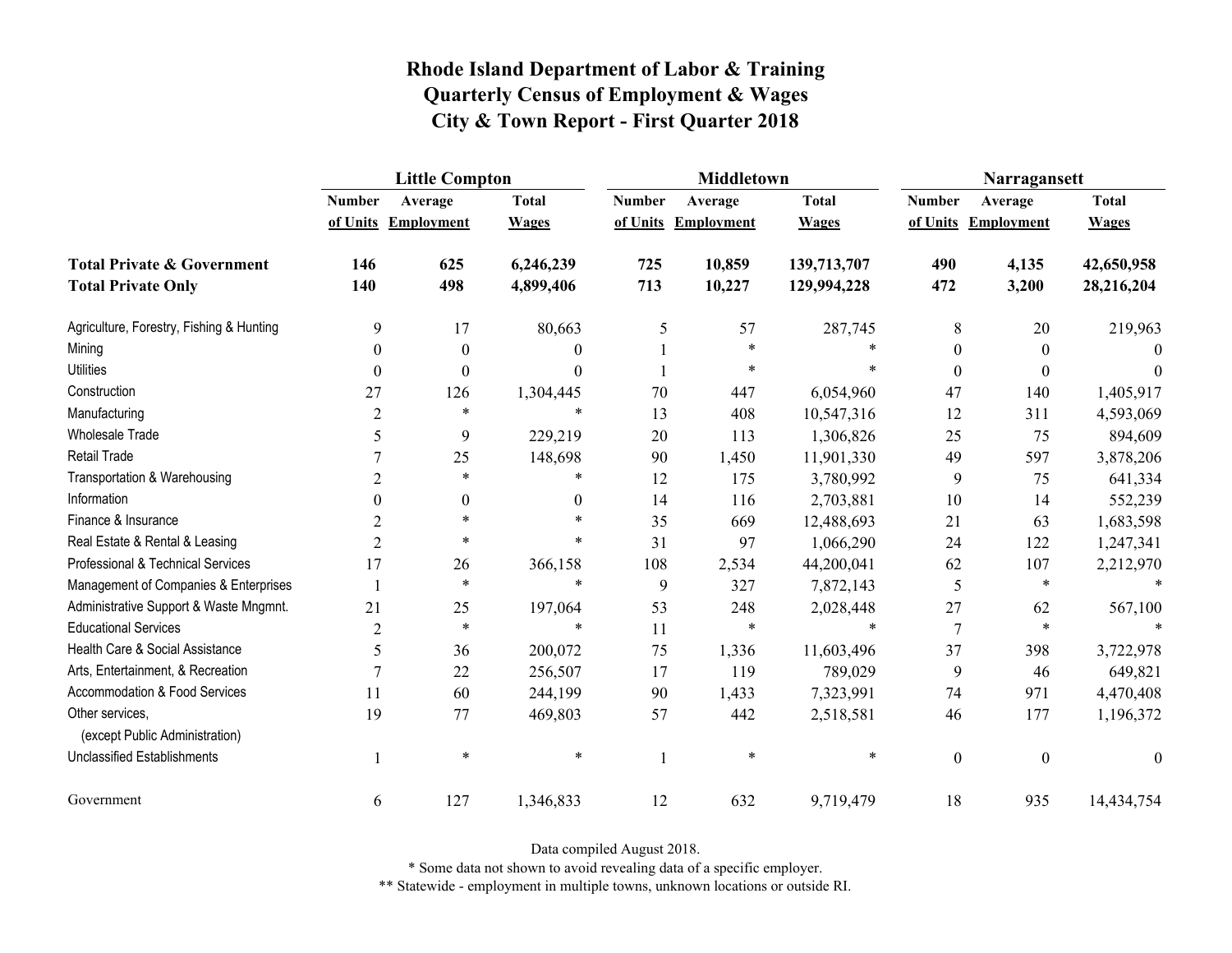|                                                   | <b>Newport</b>   |                     |                  |                  | <b>New Shoreham</b> |                  | <b>North Kingstown</b> |                     |              |
|---------------------------------------------------|------------------|---------------------|------------------|------------------|---------------------|------------------|------------------------|---------------------|--------------|
|                                                   | <b>Number</b>    | Average             | <b>Total</b>     | <b>Number</b>    | Average             | <b>Total</b>     | <b>Number</b>          | Average             | <b>Total</b> |
|                                                   |                  | of Units Employment | <b>Wages</b>     |                  | of Units Employment | <b>Wages</b>     |                        | of Units Employment | <b>Wages</b> |
| <b>Total Private &amp; Government</b>             | 1,320            | 16,612              | 225,938,324      | 218              | 432                 | 4,391,092        | 1,021                  | 17,226              | 224,106,312  |
| <b>Total Private Only</b>                         | 1,285            | 10,799              | 104,862,139      | 204              | 315                 | 3,090,386        | 1,001                  | 15,906              | 204,183,928  |
| Agriculture, Forestry, Fishing & Hunting          | 4                | 19                  | 209,971          | 3                | 3                   | 3,891            | 12                     | 52                  | 1,182,700    |
| Mining                                            | 0                | $\boldsymbol{0}$    | $\theta$         | $\boldsymbol{0}$ | $\boldsymbol{0}$    | $\boldsymbol{0}$ | $\boldsymbol{0}$       | $\boldsymbol{0}$    |              |
| <b>Utilities</b>                                  | 0                | $\theta$            | $\theta$         |                  | $\ast$              | $\ast$           |                        | $\ast$              |              |
| Construction                                      | 82               | 299                 | 3,788,201        | 31               | 55                  | 587,935          | 95                     | 417                 | 6,514,674    |
| Manufacturing                                     | 28               | 187                 | 1,962,425        |                  | 8                   | 63,260           | 66                     | 7,055               | 109,421,569  |
| <b>Wholesale Trade</b>                            | 50               | 147                 | 2,664,516        |                  | $\ast$              | $\ast$           | 82                     | 538                 | 10,539,850   |
| <b>Retail Trade</b>                               | 204              | 1,356               | 9,709,202        | 32               | 49                  | 527,122          | 98                     | 1,855               | 14,481,525   |
| Transportation & Warehousing                      | 35               | 146                 | 1,403,295        | 5                | 7                   | 27,287           | 36                     | 455                 | 5,319,914    |
| Information                                       | 21               | 139                 | 1,742,656        | $\overline{2}$   | $\ast$              | $\ast$           | 15                     | 64                  | 1,903,805    |
| Finance & Insurance                               | 48               | 199                 | 6,531,085        |                  | $\ast$              | $\ast$           | 44                     | 346                 | 5,740,340    |
| Real Estate & Rental & Leasing                    | 53               | 350                 | 3,707,217        | 15               | 31                  | 207,077          | 22                     | 80                  | 1,026,088    |
| Professional & Technical Services                 | 171              | 507                 | 8,651,025        | 5                | 3                   | 24,566           | 151                    | 424                 | 7,532,500    |
| Management of Companies & Enterprises             | 6                | 130                 | 1,292,695        | $\mathbf{1}$     | $\ast$              | $\ast$           | 19                     | 736                 | 9,961,443    |
| Administrative Support & Waste Mngmnt.            | 109              | 293                 | 3,161,217        | 14               | 16                  | 71,817           | 71                     | 474                 | 4,210,969    |
| <b>Educational Services</b>                       | 17               | 688                 | 8,295,980        |                  | $\ast$              | $\ast$           | 16                     | 123                 | 830,806      |
| Health Care & Social Assistance                   | 76               | 1,654               | 17,961,048       | $\overline{4}$   | 15                  | 216,715          | 90                     | 1,681               | 14,307,776   |
| Arts, Entertainment, & Recreation                 | 45               | 742                 | 7,001,982        | 13               | 8                   | 164,176          | 33                     | 208                 | 1,566,215    |
| Accommodation & Food Services                     | 181              | 3,352               | 20,920,553       | 57               | 86                  | 767,070          | 60                     | 916                 | 3,623,679    |
| Other services,<br>(except Public Administration) | 155              | 592                 | 5,859,071        | 11               | 15                  | 104,923          | 89                     | 415                 | 3,276,030    |
| <b>Unclassified Establishments</b>                | $\boldsymbol{0}$ | $\boldsymbol{0}$    | $\boldsymbol{0}$ | $\boldsymbol{0}$ | $\boldsymbol{0}$    | $\boldsymbol{0}$ |                        | $\ast$              | $\ast$       |
| Government                                        | 35               | 5,813               | 121,076,185      | 14               | 117                 | 1,300,706        | 20                     | 1,320               | 19,922,384   |

Data compiled August 2018.

\* Some data not shown to avoid revealing data of a specific employer.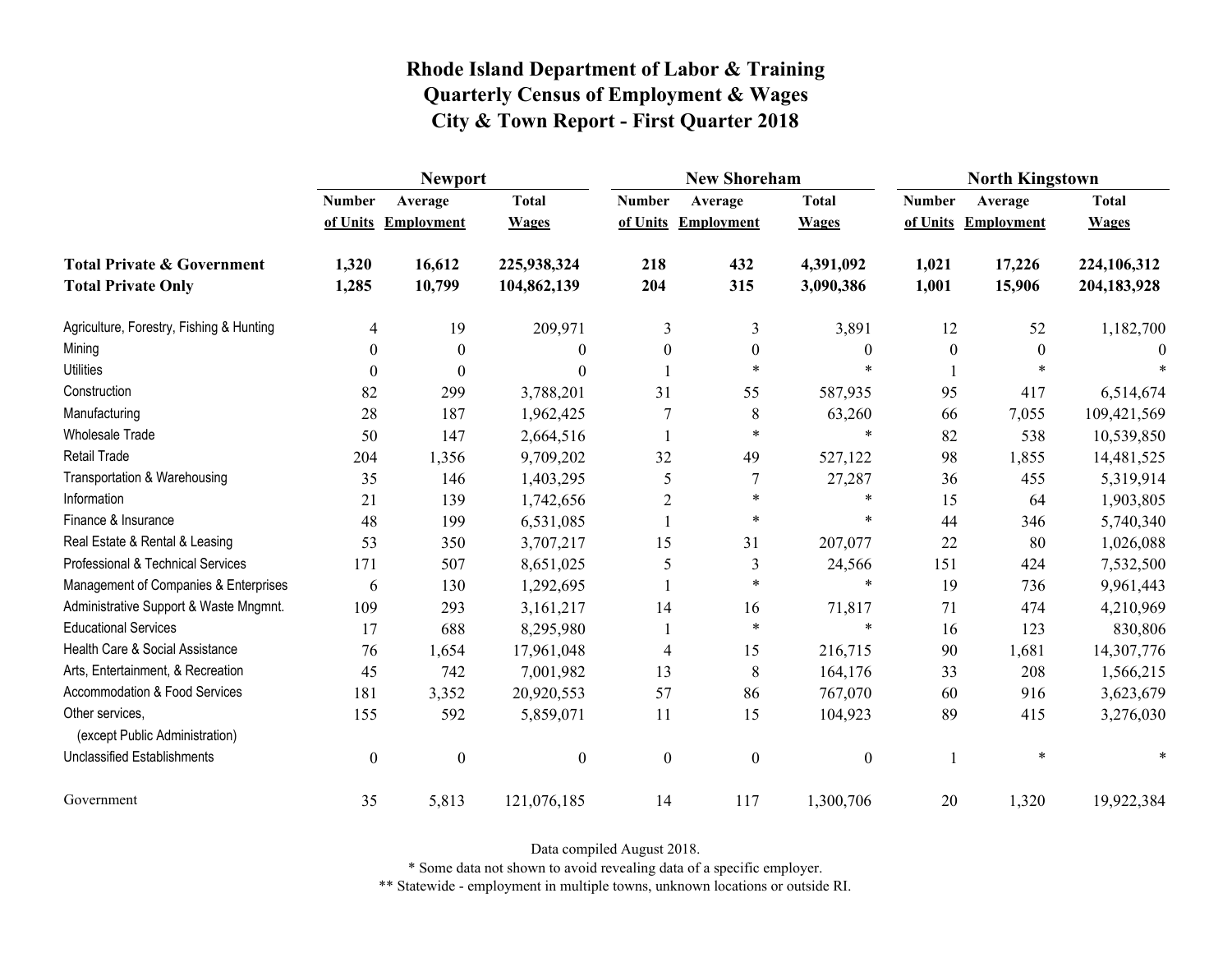|                                                   | <b>North Providence</b> |                     |                  |                  | <b>North Smithfield</b> |                  | Pawtucket     |                     |                  |
|---------------------------------------------------|-------------------------|---------------------|------------------|------------------|-------------------------|------------------|---------------|---------------------|------------------|
|                                                   | <b>Number</b>           | Average             | <b>Total</b>     | <b>Number</b>    | Average                 | <b>Total</b>     | <b>Number</b> | Average             | <b>Total</b>     |
|                                                   |                         | of Units Employment | <b>Wages</b>     |                  | of Units Employment     | <b>Wages</b>     |               | of Units Employment | <b>Wages</b>     |
| <b>Total Private &amp; Government</b>             | 693                     | 6,770               | 62,100,285       | 404              | 4,932                   | 48,584,914       | 1,620         | 21,975              | 347,582,175      |
| <b>Total Private Only</b>                         | 683                     | 5,870               | 50,006,796       | 395              | 4,546                   | 43,574,313       | 1,597         | 19,735              | 311,490,991      |
| Agriculture, Forestry, Fishing & Hunting          | $\boldsymbol{0}$        | 0                   | $\mathbf{0}$     | 3                | $\ast$                  | $\ast$           | $\theta$      | $\boldsymbol{0}$    | $\bf{0}$         |
| Mining                                            |                         | $\ast$              |                  | $\overline{2}$   | $\ast$                  | $\ast$           | $\theta$      | $\theta$            | $\theta$         |
| <b>Utilities</b>                                  | $\theta$                | $\theta$            | $\Omega$         | $\boldsymbol{0}$ | $\boldsymbol{0}$        | $\theta$         | 3             |                     |                  |
| Construction                                      | 67                      | 193                 | 2,455,022        | 65               | 159                     | 1,623,349        | 149           | 901                 | 13,980,167       |
| Manufacturing                                     | 26                      | 217                 | 2,091,306        | 20               | 523                     | 5,824,660        | 131           | 3,570               | 42, 435, 793     |
| <b>Wholesale Trade</b>                            | 24                      | 84                  | 1,401,442        | 24               | 177                     | 2,577,253        | 79            | 569                 | 6,959,936        |
| <b>Retail Trade</b>                               | 90                      | 937                 | 6,876,878        | 43               | 1,162                   | 9,401,103        | 184           | 1,512               | 11,835,667       |
| Transportation & Warehousing                      | 21                      | 114                 | 1,013,883        | 11               | 376                     | 4,239,985        | 69            | 584                 | 5,935,842        |
| Information                                       | 9                       | 12                  | 155,290          | 4                | 13                      | 109,050          | 22            | 55                  | 1,102,961        |
| Finance & Insurance                               | 26                      | 118                 | 1,941,416        | 16               | 60                      | 1,166,964        | 47            | 593                 | 12,884,406       |
| Real Estate & Rental & Leasing                    | 35                      | 124                 | 1,068,421        | 12               | 25                      | 172,388          | 47            | 217                 | 2,015,862        |
| Professional & Technical Services                 | 64                      | 219                 | 2,620,807        | 51               | 269                     | 4,271,708        | 143           | 778                 | 12,165,316       |
| Management of Companies & Enterprises             | $\overline{4}$          | 26                  | 679,177          |                  | $\ast$                  | $\ast$           | 11            | $\ast$              |                  |
| Administrative Support & Waste Mngmnt.            | 51                      | 591                 | 3,694,279        | 26               | 206                     | 2,953,954        | 122           | 2,371               | 21,028,856       |
| <b>Educational Services</b>                       | 9                       | $\ast$              | $\ast$           | $\overline{4}$   | 4                       | 25,644           | 27            | 398                 | 3,714,003        |
| Health Care & Social Assistance                   | 111                     | 2,104               | 20,135,184       | 52               | 707                     | 6,078,795        | 230           | 3,528               | 29,254,867       |
| Arts, Entertainment, & Recreation                 | 5                       | 48                  | 213,831          | 5                | 87                      | 469,453          | 25            | 292                 | 2,512,687        |
| Accommodation & Food Services                     | 62                      | 717                 | 3,012,524        | 24               | 538                     | 2,175,650        | 143           | 1,696               | 7,850,608        |
| Other services,<br>(except Public Administration) | 78                      | 345                 | 2,521,705        | 32               | 190                     | 1,792,616        | 165           | 1,200               | 7,778,935        |
| <b>Unclassified Establishments</b>                | $\boldsymbol{0}$        | $\boldsymbol{0}$    | $\boldsymbol{0}$ | $\boldsymbol{0}$ | $\boldsymbol{0}$        | $\boldsymbol{0}$ | $\mathbf{0}$  | $\boldsymbol{0}$    | $\boldsymbol{0}$ |
| Government                                        | 10                      | 900                 | 12,093,489       | 9                | 386                     | 5,010,601        | 23            | 2,240               | 36,091,184       |

Data compiled August 2018.

\* Some data not shown to avoid revealing data of a specific employer.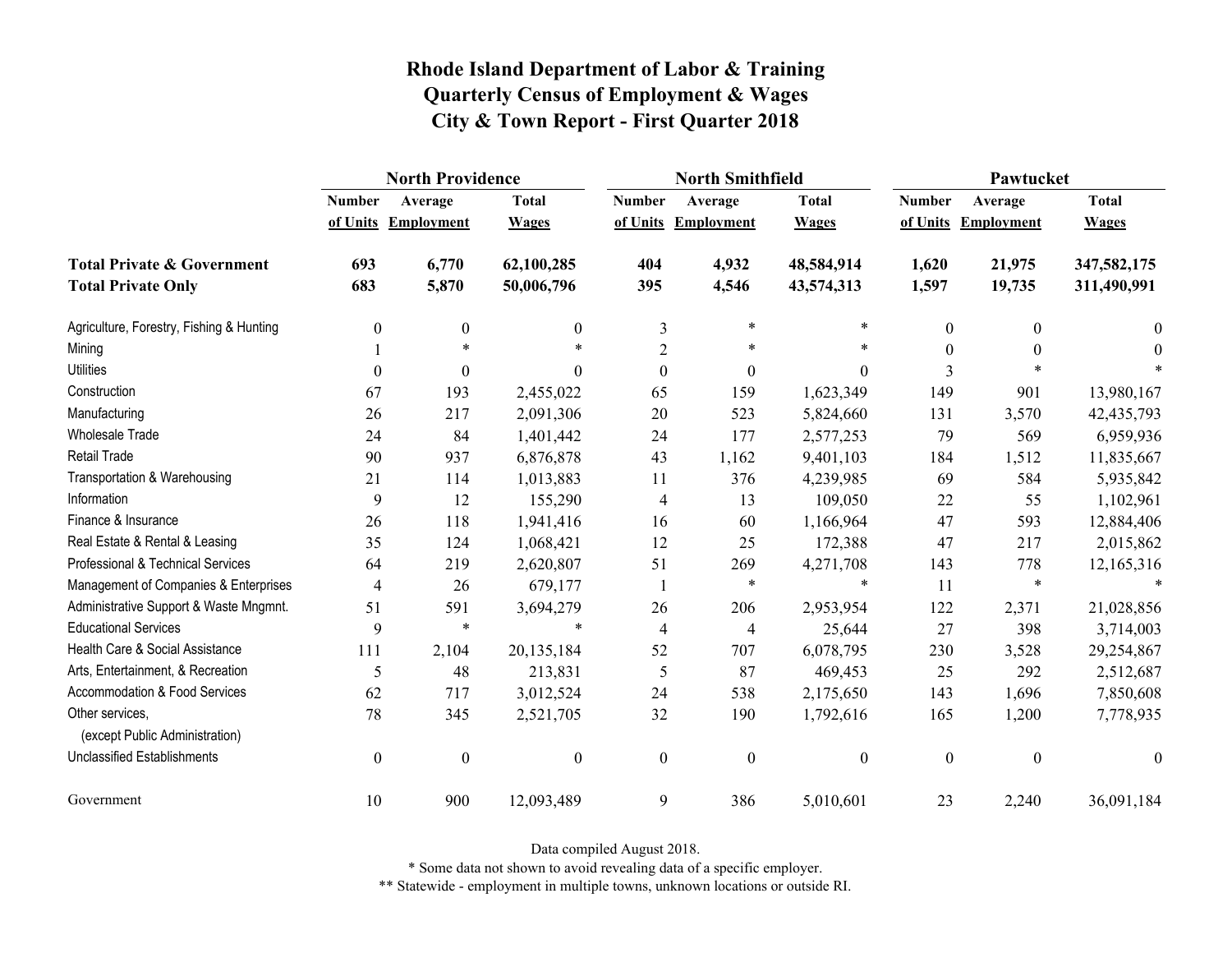|                                                   | Portsmouth       |                     |                  |               | Providence          |               | <b>Richmond</b> |                     |              |
|---------------------------------------------------|------------------|---------------------|------------------|---------------|---------------------|---------------|-----------------|---------------------|--------------|
|                                                   | <b>Number</b>    | Average             | <b>Total</b>     | <b>Number</b> | Average             | <b>Total</b>  | <b>Number</b>   | Average             | <b>Total</b> |
|                                                   |                  | of Units Employment | <b>Wages</b>     |               | of Units Employment | <b>Wages</b>  |                 | of Units Employment | <b>Wages</b> |
| <b>Total Private &amp; Government</b>             | 569              | 5,665               | 90,251,467       | 5,907         | 112,003             | 1,734,362,999 | 159             | 1,935               | 21,326,006   |
| <b>Total Private Only</b>                         | 553              | 4,921               | 80,392,391       | 5,812         | 97,140              | 1,471,567,608 | 152             | 1,259               | 10,659,470   |
| Agriculture, Forestry, Fishing & Hunting          | 14               | 32                  | 196,540          |               |                     |               | 9               | 25                  | 360,527      |
| Mining                                            | $\boldsymbol{0}$ | $\boldsymbol{0}$    | $\boldsymbol{0}$ | 0             | $\theta$            | $\Omega$      |                 | $\ast$              |              |
| <b>Utilities</b>                                  |                  |                     |                  | 8             | 557                 | 18,301,678    | 0               | $\mathbf{0}$        | $\Omega$     |
| Construction                                      | 70               | 329                 | 4,078,780        | 283           | 2,360               | 47,412,658    | 24              | 101                 | 1,073,864    |
| Manufacturing                                     | 19               | 1,393               | 42,109,688       | 213           | 3,628               | 42,083,089    | 4               | $\ast$              |              |
| Wholesale Trade                                   | 30               | 104                 | 2,096,378        | 224           | 2,929               | 48,766,396    | 7               | $\ast$              |              |
| <b>Retail Trade</b>                               | 54               | 489                 | 4,650,042        | 654           | 6,850               | 46,569,065    | 22              | 294                 | 2,153,751    |
| Transportation & Warehousing                      | 9                | 95                  | 727,129          | 101           | 784                 | 7,274,573     | $\mathfrak{Z}$  | $\ast$              |              |
| Information                                       | 18               | 53                  | 1,124,324        | 137           | 1,775               | 28,764,523    |                 | $\ast$              |              |
| Finance & Insurance                               | 22               | 158                 | 4,862,901        | 316           | 5,327               | 211,710,844   | 6               | 44                  | 550,249      |
| Real Estate & Rental & Leasing                    | 16               | 51                  | 602,640          | 203           | 1,673               | 20,065,009    | $\Omega$        | $\mathbf{0}$        |              |
| Professional & Technical Services                 | 74               | 132                 | 2,161,013        | 1,015         | 6,797               | 151,548,210   | 16              | 93                  | 1,206,272    |
| Management of Companies & Enterprises             | 6                | $\ast$              | $\ast$           | 56            | 3,141               | 116, 162, 702 | $\theta$        | $\boldsymbol{0}$    | $\theta$     |
| Administrative Support & Waste Mngmnt.            | 39               | 215                 | 1,673,944        | 370           | 7,117               | 68,226,307    | 12              | 46                  | 421,185      |
| <b>Educational Services</b>                       | 18               | 310                 | 2,808,404        | 143           | 11,847              | 172,778,880   | $\theta$        | $\mathbf{0}$        | $\Omega$     |
| Health Care & Social Assistance                   | 51               | 901                 | 8,375,967        | 733           | 27,503              | 393,735,799   | 11              | 59                  | 543,346      |
| Arts, Entertainment, & Recreation                 | 10               | 68                  | 784,889          | 68            | 1,035               | 7,484,680     | 6               | 58                  | 218,279      |
| <b>Accommodation &amp; Food Services</b>          | 44               | 391                 | 2,041,677        | 616           | 9,788               | 55,015,649    | 17              | 228                 | 835,495      |
| Other services,<br>(except Public Administration) | 58               | 192                 | 1,952,098        | 663           | 4,012               | 35,523,492    | 12              | 28                  | 141,076      |
| <b>Unclassified Establishments</b>                | $\boldsymbol{0}$ | $\boldsymbol{0}$    | $\boldsymbol{0}$ | $\,$ 8 $\,$   | $\ast$              | $\ast$        |                 | $\ast$              |              |
| Government                                        | 16               | 744                 | 9,859,076        | 95            | 14,863              | 262,795,391   | 7               | 676                 | 10,666,536   |

Data compiled August 2018.

\* Some data not shown to avoid revealing data of a specific employer.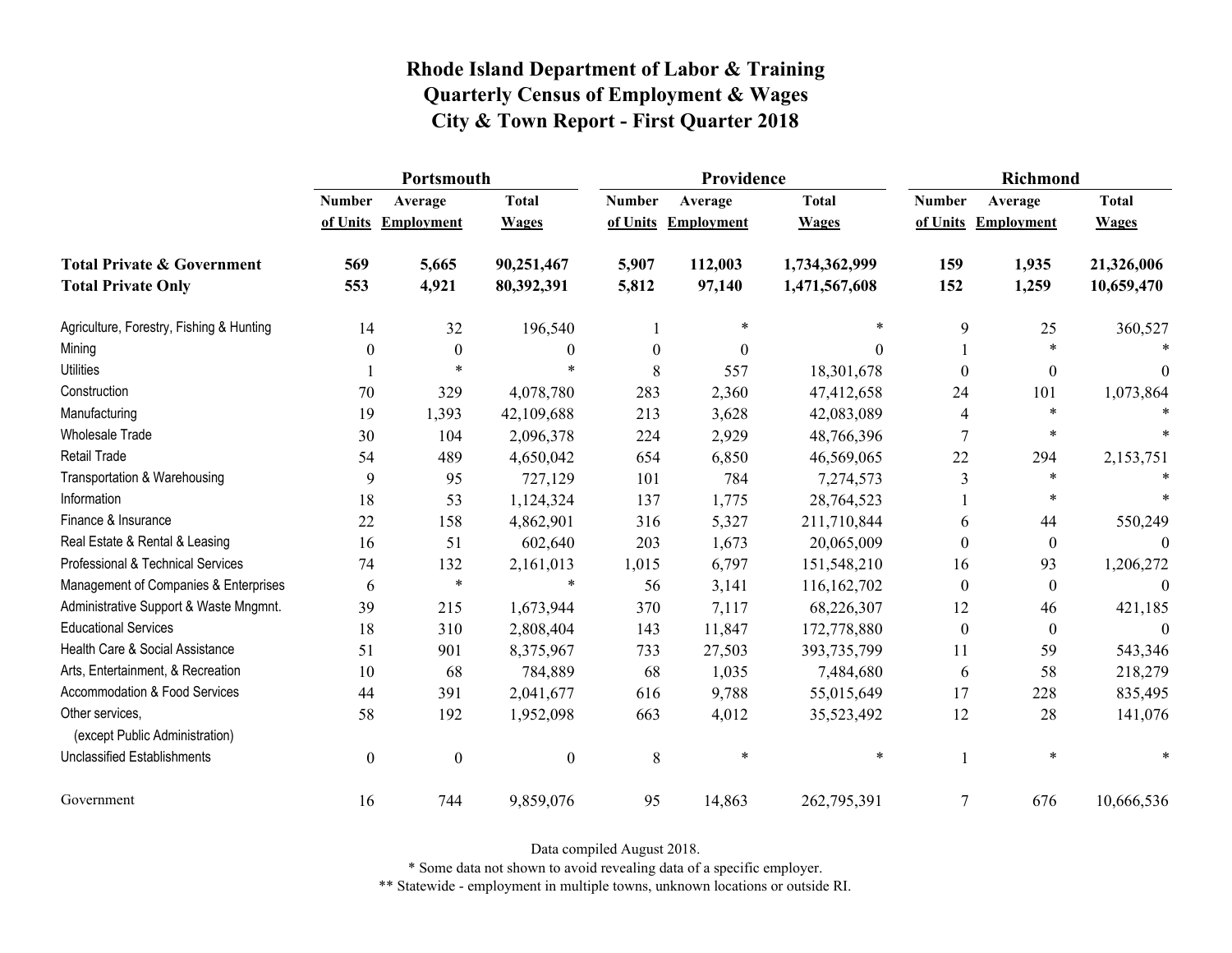|                                                   | <b>Scituate</b>  |                     |                  |                  | <b>Smithfield</b> |                  | <b>South Kingstown</b> |                     |              |
|---------------------------------------------------|------------------|---------------------|------------------|------------------|-------------------|------------------|------------------------|---------------------|--------------|
|                                                   | <b>Number</b>    | Average             | <b>Total</b>     | <b>Number</b>    | Average           | <b>Total</b>     | <b>Number</b>          | Average             | <b>Total</b> |
|                                                   |                  | of Units Employment | <b>Wages</b>     | of Units         | <b>Employment</b> | <b>Wages</b>     |                        | of Units Employment | <b>Wages</b> |
| <b>Total Private &amp; Government</b>             | 272              | 1,633               | 17,588,376       | 880              | 14,798            | 375,580,113      | 1,049                  | 13,637              | 173,313,818  |
| <b>Total Private Only</b>                         | 260              | 1,036               | 8,477,185        | 866              | 14,133            | 366,531,768      | 1,028                  | 9,522               | 114,186,970  |
| Agriculture, Forestry, Fishing & Hunting          | 8                | 22                  | 142,266          | 5                | $\overline{4}$    | 22,379           | 23                     | 51                  | 362,961      |
| Mining                                            | 0                | $\boldsymbol{0}$    | $\boldsymbol{0}$ |                  | $\ast$            | $\ast$           |                        |                     |              |
| <b>Utilities</b>                                  | $\theta$         | $\theta$            | $\boldsymbol{0}$ | $\boldsymbol{0}$ | $\theta$          | $\boldsymbol{0}$ |                        | *                   |              |
| Construction                                      | 69               | 202                 | 2,223,457        | 120              | 809               | 13,895,115       | 128                    | 363                 | 4,315,033    |
| Manufacturing                                     | 9                | 14                  | 117,926          | 59               | 1,263             | 23,350,511       | 29                     | 539                 | 16,647,816   |
| <b>Wholesale Trade</b>                            | 9                | 24                  | 237,873          | 46               | 713               | 16,915,030       | 50                     | 551                 | 13,879,680   |
| Retail Trade                                      | 21               | 188                 | 1,390,600        | 106              | 1,810             | 12,386,598       | 106                    | 1,168               | 9,996,817    |
| Transportation & Warehousing                      | 13               | 45                  | 629,252          | 18               | 124               | 1,644,643        | 9                      | 136                 | 894,996      |
| Information                                       | 4                | 23                  | 119,832          | 6                | 170               | 3,442,706        | 24                     | 114                 | 2,407,085    |
| Finance & Insurance                               | 9                | 17                  | 182,644          | 50               | 3,352             | 228,695,311      | 38                     | 312                 | 6,090,876    |
| Real Estate & Rental & Leasing                    | 9                | 16                  | 157,485          | 22               | 107               | 2,913,195        | 28                     | 230                 | 1,376,468    |
| Professional & Technical Services                 | 25               | 84                  | 980,685          | 124              | 665               | 16,462,999       | 122                    | 399                 | 7,661,558    |
| Management of Companies & Enterprises             | $\theta$         | $\boldsymbol{0}$    | $\boldsymbol{0}$ | 5                | 15                | 245,825          | 8                      | 39                  | 1,821,630    |
| Administrative Support & Waste Mngmnt.            | 19               | 31                  | 307,016          | 58               | 512               | 6,592,894        | 81                     | 256                 | 2,534,691    |
| <b>Educational Services</b>                       |                  | $\ast$              | $\ast$           | 10               | $\ast$            | $\ast$           | 20                     | 373                 | 3,382,464    |
| Health Care & Social Assistance                   | 27               | 111                 | 642,696          | 78               | 1,565             | 12,361,901       | 123                    | 2,881               | 30,388,554   |
| Arts, Entertainment, & Recreation                 | $\overline{2}$   | $\ast$              | $\ast$           | 15               | 77                | 519,348          | 30                     | 178                 | 1,149,162    |
| <b>Accommodation &amp; Food Services</b>          | 16               | 194                 | 834,789          | 76               | 1,421             | 6,853,605        | 104                    | 1,343               | 6,499,420    |
| Other services,<br>(except Public Administration) | 19               | 64                  | 501,292          | 67               | 631               | 6,711,415        | 102                    | 562                 | 4,373,375    |
| <b>Unclassified Establishments</b>                | $\boldsymbol{0}$ | $\boldsymbol{0}$    | $\boldsymbol{0}$ | $\boldsymbol{0}$ | $\boldsymbol{0}$  | $\boldsymbol{0}$ |                        | $\ast$              |              |
| Government                                        | 12               | 597                 | 9,111,191        | 14               | 665               | 9,048,345        | 21                     | 4,115               | 59,126,848   |

Data compiled August 2018.

\* Some data not shown to avoid revealing data of a specific employer.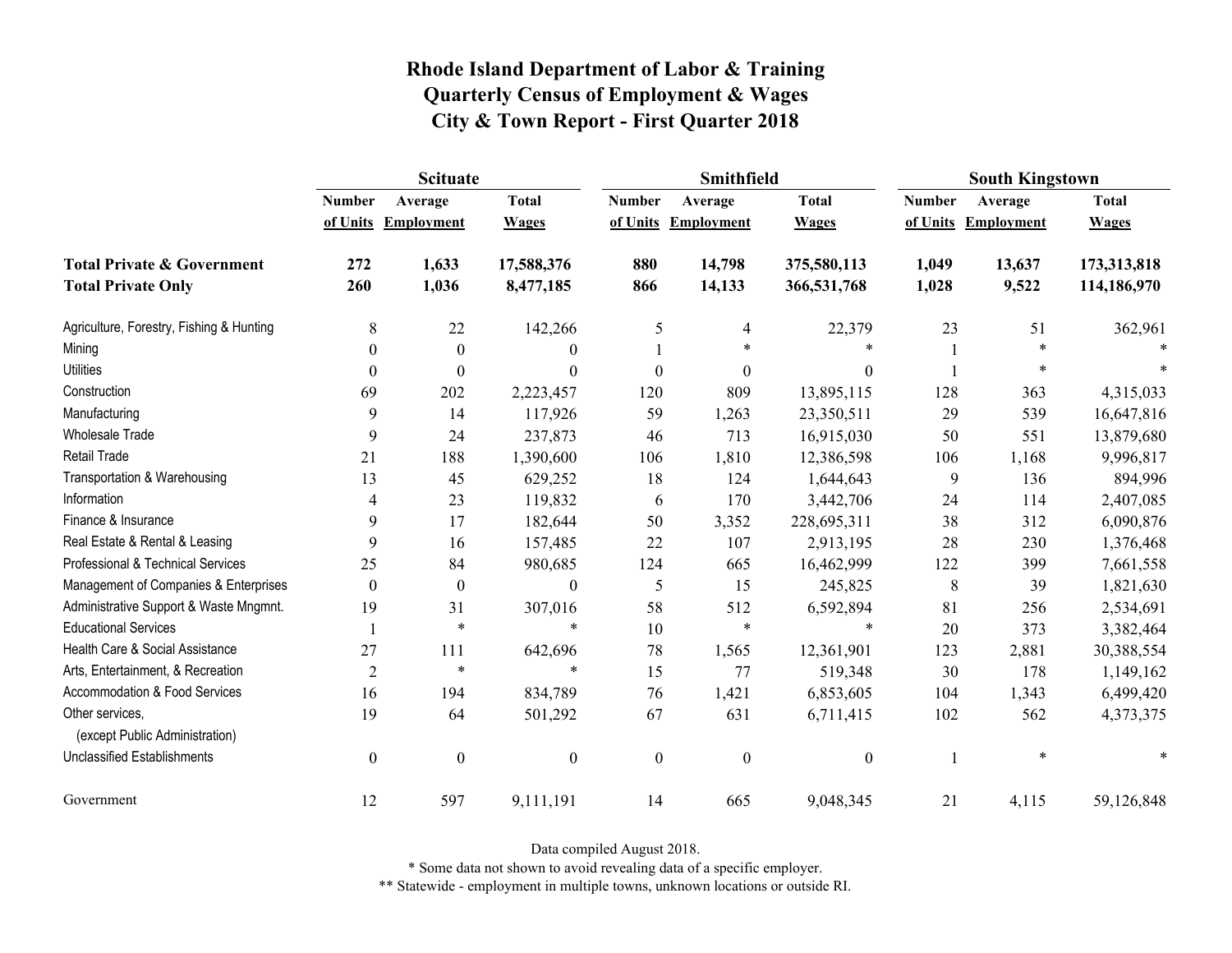|                                                   | <b>Tiverton</b>  |                   |                  |                  | Warren              |                  | Warwick        |                   |              |
|---------------------------------------------------|------------------|-------------------|------------------|------------------|---------------------|------------------|----------------|-------------------|--------------|
|                                                   | <b>Number</b>    | Average           | <b>Total</b>     | <b>Number</b>    | Average             | <b>Total</b>     | <b>Number</b>  | Average           | <b>Total</b> |
|                                                   | of Units         | <b>Employment</b> | <b>Wages</b>     |                  | of Units Employment | <b>Wages</b>     | of Units       | <b>Employment</b> | <b>Wages</b> |
| <b>Total Private &amp; Government</b>             | 388              | 2,689             | 25,681,014       | 398              | 3,617               | 34,903,072       | 3,208          | 47,207            | 590,436,398  |
| <b>Total Private Only</b>                         | 376              | 2,201             | 20,084,789       | 391              | 3,464               | 32,839,791       | 3,176          | 43,243            | 521,024,795  |
| Agriculture, Forestry, Fishing & Hunting          | 6                | 19                | 63,369           |                  | $\boldsymbol{0}$    | $\boldsymbol{0}$ | 6              | $\ast$            |              |
| Mining                                            | $\boldsymbol{0}$ | $\boldsymbol{0}$  | $\Omega$         | $\boldsymbol{0}$ | $\boldsymbol{0}$    | $\boldsymbol{0}$ | 0              | $\theta$          | $\theta$     |
| <b>Utilities</b>                                  | 3                | 22                | 702,210          | $\mathbf{0}$     | $\mathbf{0}$        | $\theta$         | $\Omega$       | $\theta$          | $\theta$     |
| Construction                                      | 53               | 187               | 2,212,731        | 48               | 131                 | 1,586,960        | 294            | 1,982             | 30,559,580   |
| Manufacturing                                     | 15               | 92                | 831,889          | 36               | 749                 | 10,419,201       | 115            | 2,850             | 48,447,303   |
| <b>Wholesale Trade</b>                            | 20               | 100               | 1,258,225        | 20               | 135                 | 2,155,733        | 210            | 1,836             | 27,411,298   |
| <b>Retail Trade</b>                               | 60               | 562               | 5,881,981        | 40               | 290                 | 1,598,632        | 388            | 7,285             | 56, 342, 579 |
| Transportation & Warehousing                      | 10               | 64                | 356,874          | 4                | 134                 | 909,693          | 83             | 2,401             | 25,689,494   |
| Information                                       |                  |                   | 16,040           | 5                | 26                  | 310,749          | 39             | 399               | 5,577,142    |
| Finance & Insurance                               | 14               | 60                | 914,552          | 14               | 186                 | 1,883,144        | 214            | 2,758             | 56,999,748   |
| Real Estate & Rental & Leasing                    | 5                | 7                 | 86,816           | 8                | 20                  | 160,817          | 129            | 1,139             | 11,983,857   |
| Professional & Technical Services                 | 39               | 68                | 1,333,629        | 42               | 239                 | 2,955,471        | 416            | 1,994             | 31,879,381   |
| Management of Companies & Enterprises             |                  | 3                 | 57,723           | 1                | $\ast$              | $\ast$           | 29             | 1,659             | 47,591,399   |
| Administrative Support & Waste Mngmnt.            | 31               | 41                | 548,246          | 25               | 100                 | 767,447          | 218            | 2,618             | 20,408,877   |
| <b>Educational Services</b>                       | 6                | 25                | 91,007           | 5                | 93                  | 989,729          | 44             | 591               | 6,026,932    |
| Health Care & Social Assistance                   | 30               | 416               | 3,495,966        | 40               | 507                 | 4,851,099        | 396            | 8,206             | 110,099,586  |
| Arts, Entertainment, & Recreation                 | 5                | 14                | 42,634           | 8                | 59                  | 274,880          | 40             | 490               | 2,574,338    |
| <b>Accommodation &amp; Food Services</b>          | 32               | 397               | 1,526,340        | 45               | 604                 | 2,510,257        | 255            | 5,344             | 26,083,541   |
| Other services,<br>(except Public Administration) | 45               | 121               | 664,557          | 49               | 184                 | 1,340,547        | 298            | 1,673             | 13,138,029   |
| <b>Unclassified Establishments</b>                | $\boldsymbol{0}$ | $\boldsymbol{0}$  | $\boldsymbol{0}$ | $\boldsymbol{0}$ | $\boldsymbol{0}$    | $\boldsymbol{0}$ | $\overline{2}$ | $\ast$            | *            |
| Government                                        | 12               | 488               | 5,596,225        | $\tau$           | 153                 | 2,063,281        | 32             | 3,964             | 69,411,603   |

Data compiled August 2018.

\* Some data not shown to avoid revealing data of a specific employer.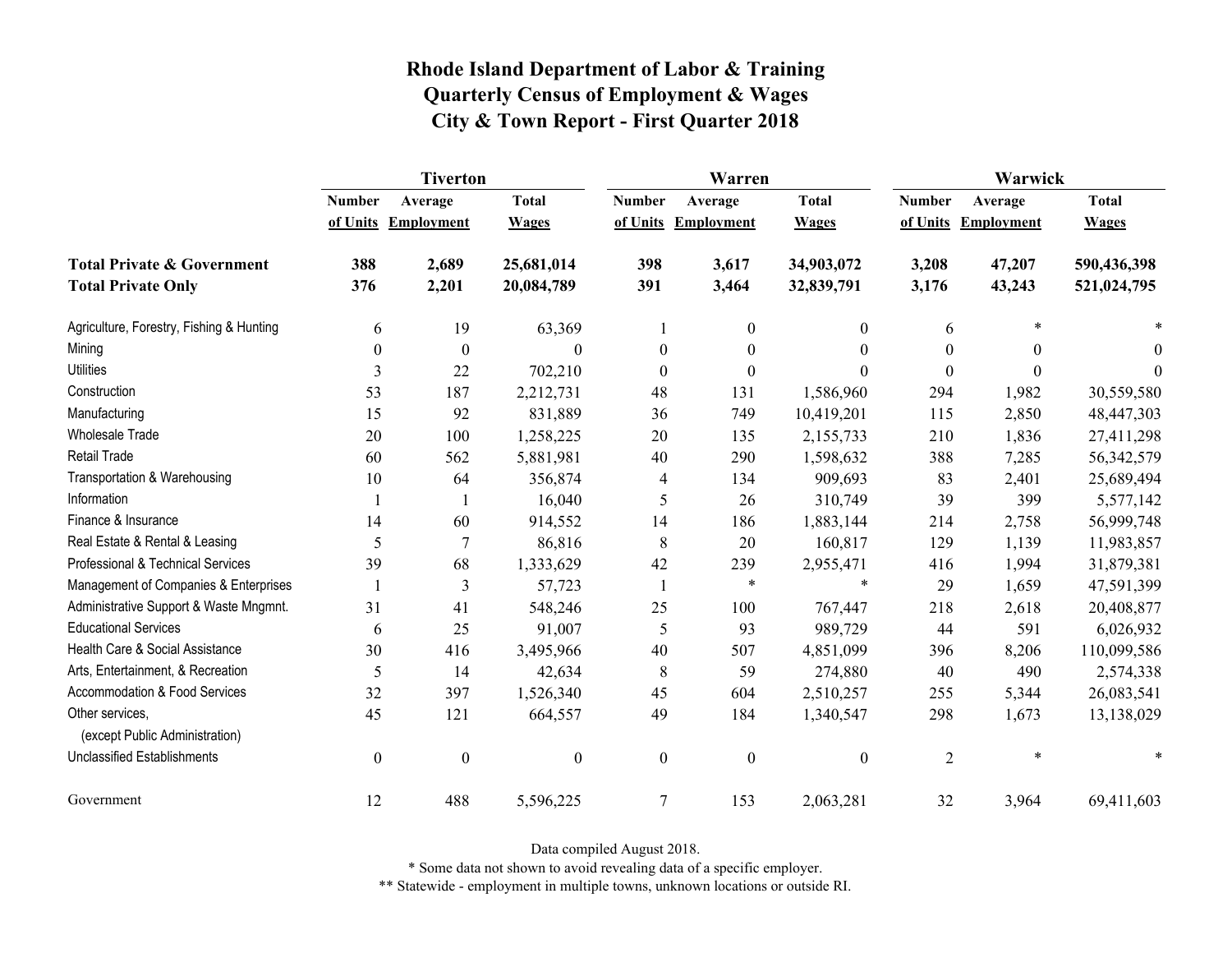|                                                   | Westerly         |                     |                  | <b>West Greenwich</b> |                     |                  | <b>West Warwick</b> |                     |              |
|---------------------------------------------------|------------------|---------------------|------------------|-----------------------|---------------------|------------------|---------------------|---------------------|--------------|
|                                                   | <b>Number</b>    | Average             | <b>Total</b>     | <b>Number</b>         | Average             | <b>Total</b>     | <b>Number</b>       | Average             | <b>Total</b> |
|                                                   |                  | of Units Employment | <b>Wages</b>     |                       | of Units Employment | <b>Wages</b>     |                     | of Units Employment | <b>Wages</b> |
| <b>Total Private &amp; Government</b>             | 868              | 8,884               | 91,950,927       | 229                   | 3,109               | 68,314,425       | 587                 | 7,705               | 104,611,628  |
| <b>Total Private Only</b>                         | 850              | 7,821               | 79,687,404       | 219                   | 2,726               | 63,345,539       | 572                 | 6,672               | 89,309,356   |
| Agriculture, Forestry, Fishing & Hunting          | $\overline{2}$   | $\ast$              | $\ast$           |                       | $\ast$              | $\ast$           | 3                   | 6                   | 15,782       |
| Mining                                            |                  | $\ast$              | $\ast$           |                       | $\ast$              | *                | $\theta$            | 0                   | $\Omega$     |
| <b>Utilities</b>                                  |                  | $\ast$              | $\ast$           | $\theta$              | $\mathbf{0}$        | $\theta$         |                     | $\ast$              |              |
| Construction                                      | 86               | 271                 | 3,351,192        | 37                    | 90                  | 946,051          | 63                  | 292                 | 3,233,607    |
| Manufacturing                                     | 26               | 616                 | 10,343,917       | 9                     | 847                 | 30,026,305       | 27                  | 1,264               | 18,949,518   |
| <b>Wholesale Trade</b>                            | 34               | 77                  | 1,178,968        | 11                    | 262                 | 5,768,787        | 25                  | 321                 | 5,169,386    |
| <b>Retail Trade</b>                               | 139              | 2,007               | 15,017,259       | 16                    | 100                 | 804,299          | 80                  | 934                 | 10,282,742   |
| Transportation & Warehousing                      | 11               | 44                  | 438,487          | 11                    | 205                 | 2,216,718        | 14                  | 397                 | 5,404,411    |
| Information                                       | 14               | 94                  | 1,313,176        | 3                     | 12                  | 304,983          | 13                  | 743                 | 17,018,715   |
| Finance & Insurance                               | 30               | 203                 | 3,645,334        | 7                     | 18                  | 270,506          | 22                  | 106                 | 2,057,063    |
| Real Estate & Rental & Leasing                    | 22               | 52                  | 415,447          | 7                     | 75                  | 2,306,469        | 20                  | 63                  | 508,870      |
| Professional & Technical Services                 | 78               | 265                 | 3,585,591        | 36                    | 502                 | 16,326,101       | 55                  | 241                 | 4,127,221    |
| Management of Companies & Enterprises             | 5                | $\ast$              | $\ast$           |                       | $\ast$              | $\ast$           | 3                   | 143                 | 6,927,312    |
| Administrative Support & Waste Mngmnt.            | 54               | 156                 | 1,176,464        | 25                    | 162                 | 1,449,544        | 44                  | 220                 | 1,689,606    |
| <b>Educational Services</b>                       | 9                | 82                  | 679,353          | -1                    | $\ast$              | *                | 7                   | 71                  | 321,915      |
| Health Care & Social Assistance                   | 105              | 1,732               | 18,501,008       | 21                    | 109                 | 832,844          | 59                  | 895                 | 8,217,440    |
| Arts, Entertainment, & Recreation                 | 38               | 333                 | 2,115,625        | $\overline{2}$        | $\ast$              | $\ast$           | $\overline{7}$      | 15                  | 92,048       |
| Accommodation & Food Services                     | 113              | 1,308               | 7,404,610        | 18                    | 251                 | 1,363,025        | 57                  | 646                 | 2,906,454    |
| Other services,<br>(except Public Administration) | 82               | 277                 | 1,868,811        | 12                    | 21                  | 135,027          | 71                  | 307                 | 2,297,039    |
| <b>Unclassified Establishments</b>                | $\boldsymbol{0}$ | $\boldsymbol{0}$    | $\boldsymbol{0}$ | $\boldsymbol{0}$      | $\boldsymbol{0}$    | $\boldsymbol{0}$ |                     | $\ast$              |              |
| Government                                        | 18               | 1,063               | 12,263,523       | 10                    | 383                 | 4,968,886        | 15                  | 1,033               | 15,302,272   |

Data compiled August 2018.

\* Some data not shown to avoid revealing data of a specific employer.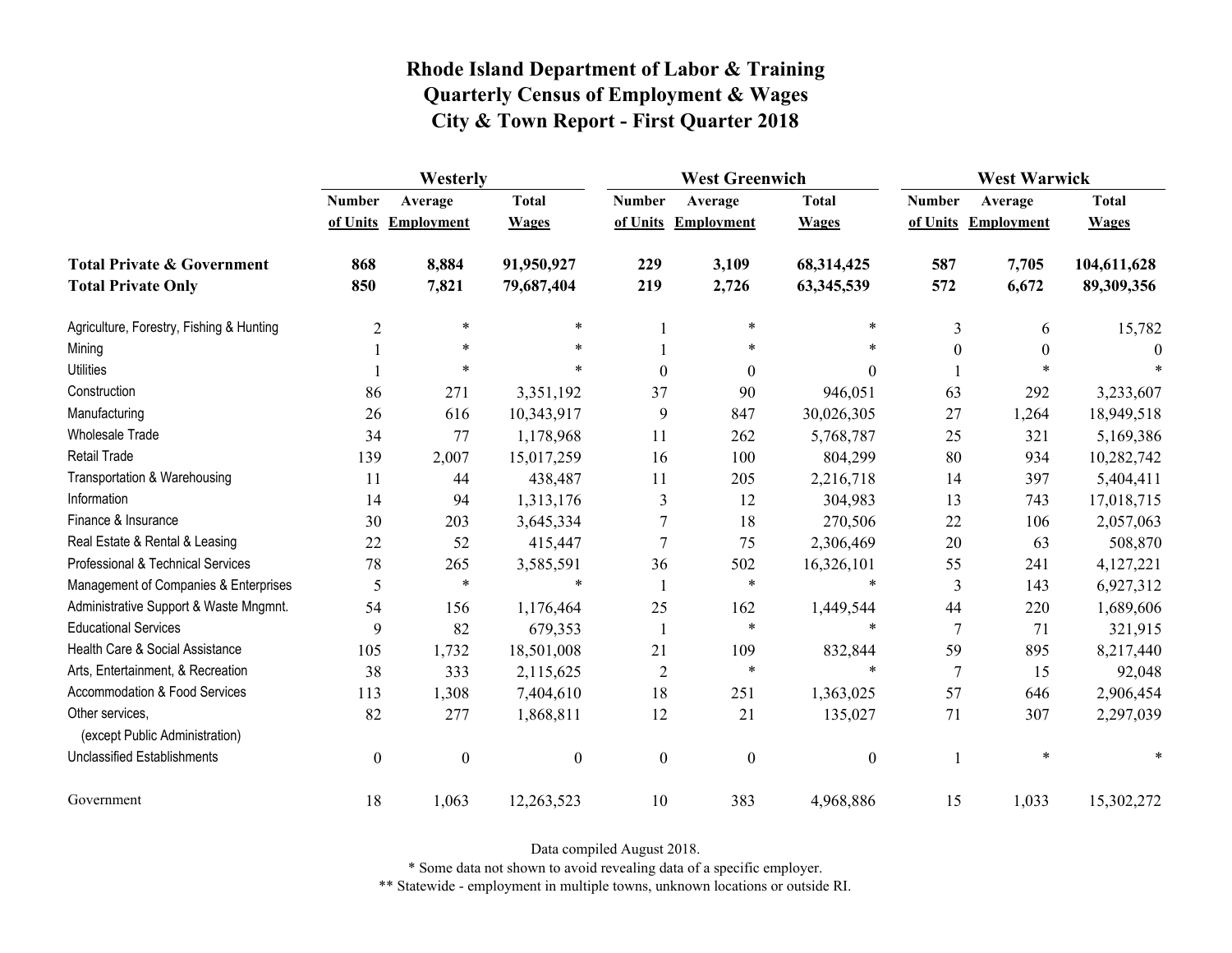|                                                   |                  | Woonsocket        |                  | Statewide **  |                   |              |  |
|---------------------------------------------------|------------------|-------------------|------------------|---------------|-------------------|--------------|--|
|                                                   | <b>Number</b>    | Average           | <b>Total</b>     | <b>Number</b> | Average           | <b>Total</b> |  |
|                                                   | of Units         | <b>Employment</b> | <b>Wages</b>     | of Units      | <b>Employment</b> | <b>Wages</b> |  |
| <b>Total Private &amp; Government</b>             | 918              | 13,751            | 229,655,902      | 4,254         | 10,109            | 217,622,467  |  |
| <b>Total Private Only</b>                         | 901              | 12,156            | 208, 207, 107    | 4,230         | 9,989             | 214,691,389  |  |
| Agriculture, Forestry, Fishing & Hunting          | $\boldsymbol{0}$ | $\boldsymbol{0}$  | 0                | 1             | $\ast$            | *            |  |
| Mining                                            | $\boldsymbol{0}$ | $\boldsymbol{0}$  | $\boldsymbol{0}$ | $\theta$      | 0                 | $\theta$     |  |
| <b>Utilities</b>                                  | $\overline{2}$   | $\ast$            | $\ast$           | 4             | $\ast$            | $\ast$       |  |
| Construction                                      | 69               | 286               | 3,003,417        | 251           | 747               | 11,283,188   |  |
| Manufacturing                                     | 52               | 979               | 11,591,144       | 59            | 82                | 2,282,625    |  |
| <b>Wholesale Trade</b>                            | 41               | 336               | 5,740,847        | 1,318         | 2,289             | 73,345,805   |  |
| Retail Trade                                      | 116              | 1,371             | 19,587,206       | 111           | 190               | 2,861,772    |  |
| Transportation & Warehousing                      | 20               | $\ast$            | *                | 54            | 158               | 2,361,643    |  |
| Information                                       | 8                | 31                | 209,460          | 186           | 472               | 11,578,571   |  |
| Finance & Insurance                               | 23               | 140               | 2,049,641        | 186           | 605               | 17,964,903   |  |
| Real Estate & Rental & Leasing                    | 34               | 122               | 1,240,013        | 42            | 128               | 1,821,042    |  |
| Professional & Technical Services                 | 157              | 455               | 9,816,080        | 877           | 1,889             | 45,041,028   |  |
| Management of Companies & Enterprises             | 16               | $\ast$            | $\ast$           | 53            | 198               | 4,059,841    |  |
| Administrative Support & Waste Mngmnt.            | 55               | 389               | 4,460,582        | 531           | 2,349             | 28,585,322   |  |
| <b>Educational Services</b>                       | 11               | 333               | 2,743,799        | 96            | 169               | 1,668,014    |  |
| Health Care & Social Assistance                   | 123              | 3,471             | 34,114,617       | 107           | 267               | 4,611,327    |  |
| Arts, Entertainment, & Recreation                 | 6                | 111               | 607,723          | 26            | 30                | 513,625      |  |
| Accommodation & Food Services                     | 86               | 944               | 3,957,262        | 38            | 161               | 1,425,878    |  |
| Other services,<br>(except Public Administration) | 82               | 285               | 1,914,461        | 125           | 172               | 3,308,578    |  |
| <b>Unclassified Establishments</b>                | $\boldsymbol{0}$ | $\boldsymbol{0}$  | $\boldsymbol{0}$ | 165           | 80                | 1,834,372    |  |
| Government                                        | 17               | 1,595             | 21,448,795       | 23            | 120               | 2,931,078    |  |

Data compiled August 2018.

\* Some data not shown to avoid revealing data of a specific employer.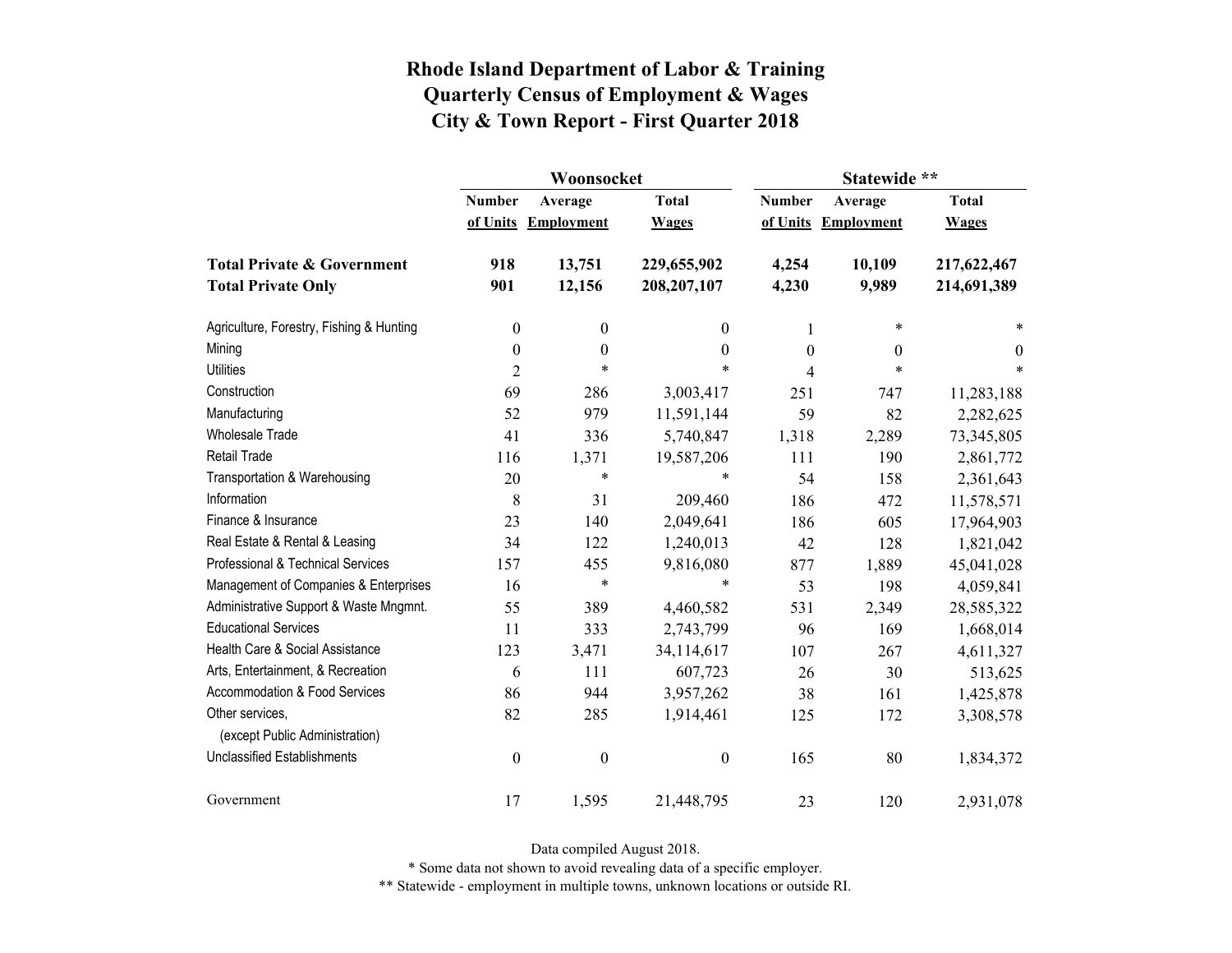|                                                   | <b>Bristol County</b> |                     |                  | <b>Kent County</b> |                   |              | <b>Newport County</b> |                     |              |
|---------------------------------------------------|-----------------------|---------------------|------------------|--------------------|-------------------|--------------|-----------------------|---------------------|--------------|
|                                                   | <b>Number</b>         | Average             | <b>Total</b>     | <b>Number</b>      | Average           | <b>Total</b> | <b>Number</b>         | Average             | <b>Total</b> |
|                                                   |                       | of Units Employment | <b>Wages</b>     | of Units           | <b>Employment</b> | <b>Wages</b> |                       | of Units Employment | <b>Wages</b> |
| <b>Total Private &amp; Government</b>             | 1,541                 | 13,160              | 140,092,025      | 5,549              | 73,844            | 938,731,054  | 3,372                 | 37,536              | 500,126,180  |
| <b>Total Private Only</b>                         | 1,507                 | 11,151              | 113,948,742      | 5,461              | 66,524            | 824,013,016  | 3,276                 | 29,405              | 348,553,404  |
| Agriculture, Forestry, Fishing & Hunting          | $\overline{2}$        | $\ast$              | $\ast$           | 14                 | 42                | 262,457      | 41                    | 153                 | 872,848      |
| Mining                                            | $\boldsymbol{0}$      | $\boldsymbol{0}$    | $\boldsymbol{0}$ |                    | $\ast$            | $\ast$       |                       | *                   |              |
| <b>Utilities</b>                                  |                       | $\ast$              | $\ast$           | 4                  | 17                | 339,746      | 5                     | 46                  | 1,551,652    |
| Construction                                      | 190                   | 562                 | 6,576,035        | 378                | 2,265             | 34,185,908   | 325                   | 1,433               | 17,927,646   |
| Manufacturing                                     | 99                    | 1,571               | 20,698,791       | 326                | 4,670             | 91,157,665   | 80                    | 2,114               | 55,755,634   |
| Wholesale Trade                                   | 90                    | 347                 | 6,823,176        | 326                | 4,043             | 68,499,718   | 142                   | 520                 | 9,007,652    |
| Retail Trade                                      | 136                   | 1,118               | 7,623,760        | 522                | 8,896             | 76,494,289   | 427                   | 3,969               | 32,801,944   |
| Transportation & Warehousing                      | 9                     | 139                 | 971,784          | 268                | 5,303             | 51,587,206   | 73                    | 486                 | 6,331,294    |
| Information                                       | 29                    | 89                  | 1,937,696        | 82                 | 1,013             | 14,204,423   | 59                    | 320                 | 5,730,297    |
| Finance & Insurance                               | 64                    | 467                 | 6,712,186        | 300                | 3,885             | 82,348,175   | 129                   | 1,140               | 26,085,775   |
| Real Estate & Rental & Leasing                    | 36                    | 97                  | 1,118,880        | 215                | 1,460             | 18,207,121   | 115                   | 532                 | 5,715,297    |
| Professional & Technical Services                 | 184                   | 488                 | 8,062,532        | 656                | 3,373             | 64,231,967   | 459                   | 3,400               | 59,145,053   |
| Management of Companies & Enterprises             | 10                    | 79                  | 1,391,451        | 146                | 2,397             | 61,600,815   | 24                    | 465                 | 9,346,431    |
| Administrative Support & Waste Mngmnt.            | 93                    | 327                 | 2,653,060        | 299                | 3,197             | 31,648,808   | 267                   | 857                 | 8,009,880    |
| <b>Educational Services</b>                       | 38                    | 1,559               | 20,758,835       | 163                | 1,855             | 18,678,206   | 54                    | 1,261               | 13,902,976   |
| Health Care & Social Assistance                   | 167                   | 1,758               | 14,864,214       | 563                | 10,145            | 127,626,176  | 251                   | 4,431               | 42,254,264   |
| Arts, Entertainment, & Recreation                 | 39                    | 332                 | 2,700,070        | 183                | 2,797             | 22,364,917   | 93                    | 1,027               | 9,387,947    |
| Accommodation & Food Services                     | 128                   | 1,511               | 6,636,767        | 363                | 7,049             | 34,413,960   | 372                   | 5,755               | 32,599,317   |
| Other services,<br>(except Public Administration) | 192                   | 700                 | 4,354,843        | 494                | 3,509             | 21,822,258   | 357                   | 1,495               | 12,095,006   |
| <b>Unclassified Establishments</b>                | $\boldsymbol{0}$      | $\boldsymbol{0}$    | $\boldsymbol{0}$ | 3                  | $\ast$            | $\ast$       | $\overline{2}$        | $\ast$              | $\ast$       |
| Government                                        | 34                    | 2,008               | 26, 143, 283     | 88                 | 7,320             | 114,718,038  | 96                    | 8,130               | 151,572,776  |

Data compiled August 2018.

\* Some data not shown to avoid revealing data of a specific employer.